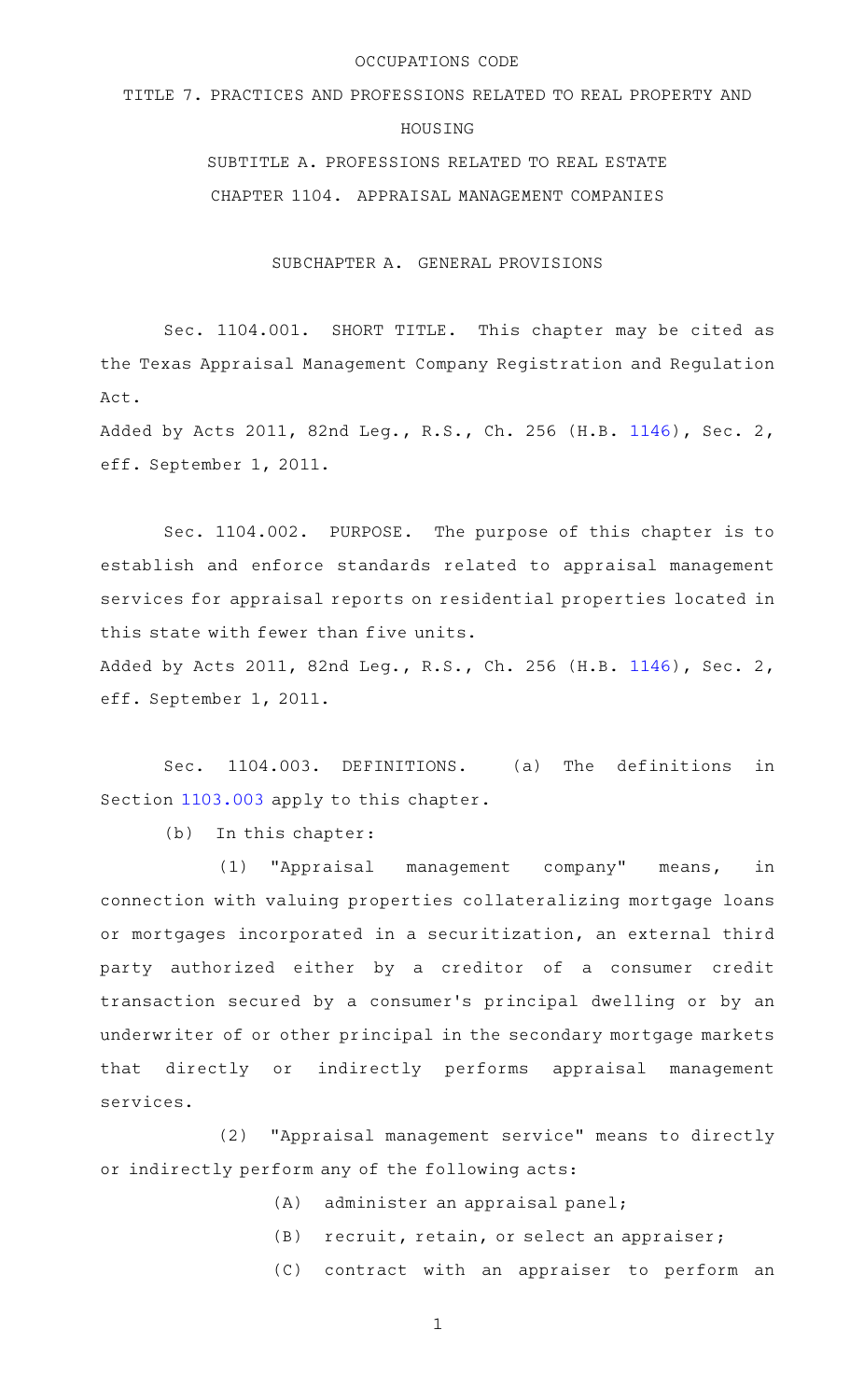appraisal assignment;

(D) provide a completed appraisal performed by an appraiser to one or more clients; or

(E) manage the process of having an appraisal performed, including:

(i) receiving and assigning appraisal orders and reports;

(ii) tracking and determining the status of orders for appraisals;

(iii) conducting quality control of a completed appraisal before delivery of the appraisal to the person who ordered the appraisal;

(iv) collecting fees from creditors and underwriters for services provided; or

(v) reimbursing appraisers for services performed.

(3) "Appraisal panel" means a pool of licensed or certified appraisers who perform appraisals as independent contractors for an appraisal management company.

(4) "Appraisal review" means the act or process of developing and communicating an opinion about the quality of another appraiser 's work that was performed as part of an appraisal assignment. The term does not include an examination of an appraisal for grammatical, typographical, mathematical, or other similar administrative errors that do not involve the appraiser 's professional judgment, including compliance with the elements of the client 's statement of work.

(5) "Appraiser" means a person licensed or certified under Chapter [1103.](http://www.statutes.legis.state.tx.us/GetStatute.aspx?Code=OC&Value=1103)

(6) "Controlling person" means:

(A) an owner, officer, or director of an appraisal management company;

(B) an individual employed, appointed, or authorized by an appraisal management company that has the authority to enter into a contractual relationship with other persons for the performance of appraisal management services and the authority to enter into agreements with appraisers for the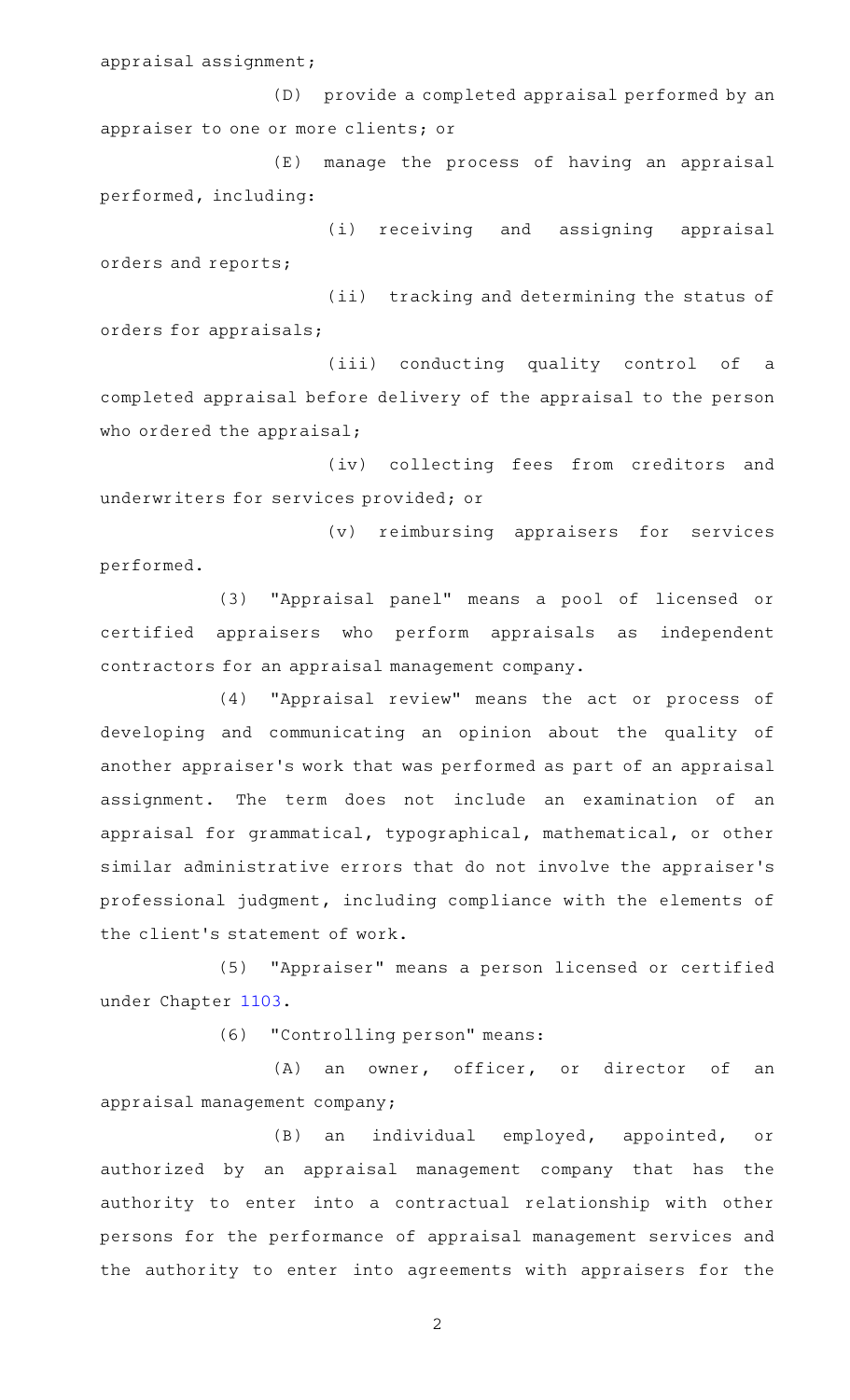performance of appraisals; or

(C) an individual who possesses, directly or indirectly, the power to direct or cause the direction of the management or policies of an appraisal management company.

(6-a) "Federally regulated appraisal management company" means an appraisal management company that is:

(A) owned and controlled by an insured depository institution, as defined by 12 U.S.C. Section 1813; and

 $(B)$  regulated by:

(i) the Board of Governors of the Federal Reserve System;

(ii) the Federal Deposit Insurance Corporation;

(iii) the Office of the Comptroller of the

Currency; or

(iv) the successors to any of those agencies.

(7) "Financial institution" means:

(A) a bank, savings bank, or savings and loan association or a subsidiary or affiliate of a bank, savings bank, or savings and loan association;

(B) a state or federal credit union or a subsidiary, affiliate, or credit union service organization of a state or federal credit union;

(C) an insurance company licensed or authorized to do business in this state under the Insurance Code;

(D) a mortgage banker registered under Chapter [157,](http://www.statutes.legis.state.tx.us/GetStatute.aspx?Code=FI&Value=157) Finance Code;

 $(E)$  a person licensed under Chapter [156](http://www.statutes.legis.state.tx.us/GetStatute.aspx?Code=FI&Value=156), Finance Code;

(F) a lender licensed under Chapter [342](http://www.statutes.legis.state.tx.us/GetStatute.aspx?Code=FI&Value=342), Finance Code;

(G) a farm credit system institution; or

(H) a political subdivision of this state conducting an affordable home ownership program.

(8) "Uniform Standards of Professional Appraisal Practice" means the Uniform Standards of Professional Appraisal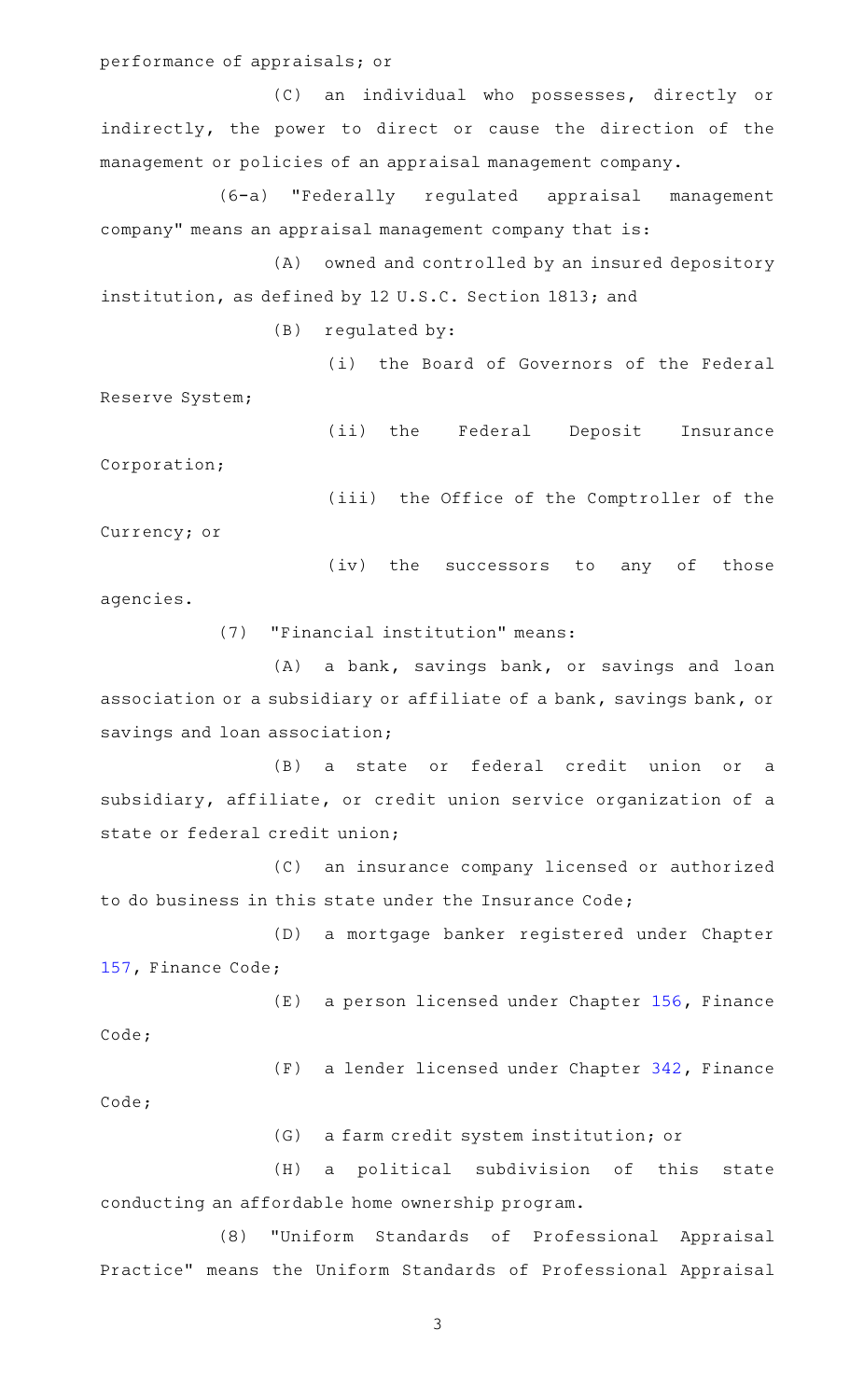Practice adopted by the Appraisal Standards Board of the Appraisal Foundation.

Added by Acts 2011, 82nd Leg., R.S., Ch. 256 (H.B. [1146](http://www.legis.state.tx.us/tlodocs/82R/billtext/html/HB01146F.HTM)), Sec. 2, eff. September 1, 2011.

Amended by:

Acts 2017, 85th Leg., R.S., Ch. 107 (S.B. [1516](http://www.legis.state.tx.us/tlodocs/85R/billtext/html/SB01516F.HTM)), Sec. 1, eff. September 1, 2017.

Sec. 1104.004. EXEMPTIONS. (a) This chapter does not apply to:

(1) a person who exclusively employs appraisers on an employer and employee basis for the performance of appraisals;

(2) a person acting as an appraisal firm as defined by board rule that at all times during a calendar year employs on an exclusive basis as independent contractors not more than 15 appraisers for the performance of appraisals;

(3) a financial institution, including a department or unit within the institution, that is regulated by an agency of this state or the United States government;

 $(4)$  subject to Subsection  $(b)$ , a person who enters into an agreement with an appraiser for the performance of an appraisal that on completion results in a report signed by both the appraiser who completed the appraisal and the appraiser who requested completion of the appraisal;

(5) an appraisal management company:

(A) operating only in this state with an appraisal panel of not more than 15 appraisers at all times during a calendar year; or

 $(B)$  operating in multiple states, including this state, with an appraisal panel of not more than 24 appraisers in all states at all times during a calendar year;

(6) an appraisal management company that is a subsidiary owned and controlled by a financial institution that is subject to appraisal independence standards at least as stringent as those under Section [1104.203](http://www.statutes.legis.state.tx.us/GetStatute.aspx?Code=OC&Value=1104.203) or the Truth in Lending Act (15 U.S.C. Section 1601 et seq.) through regulation by an agency of this state or the United States government; or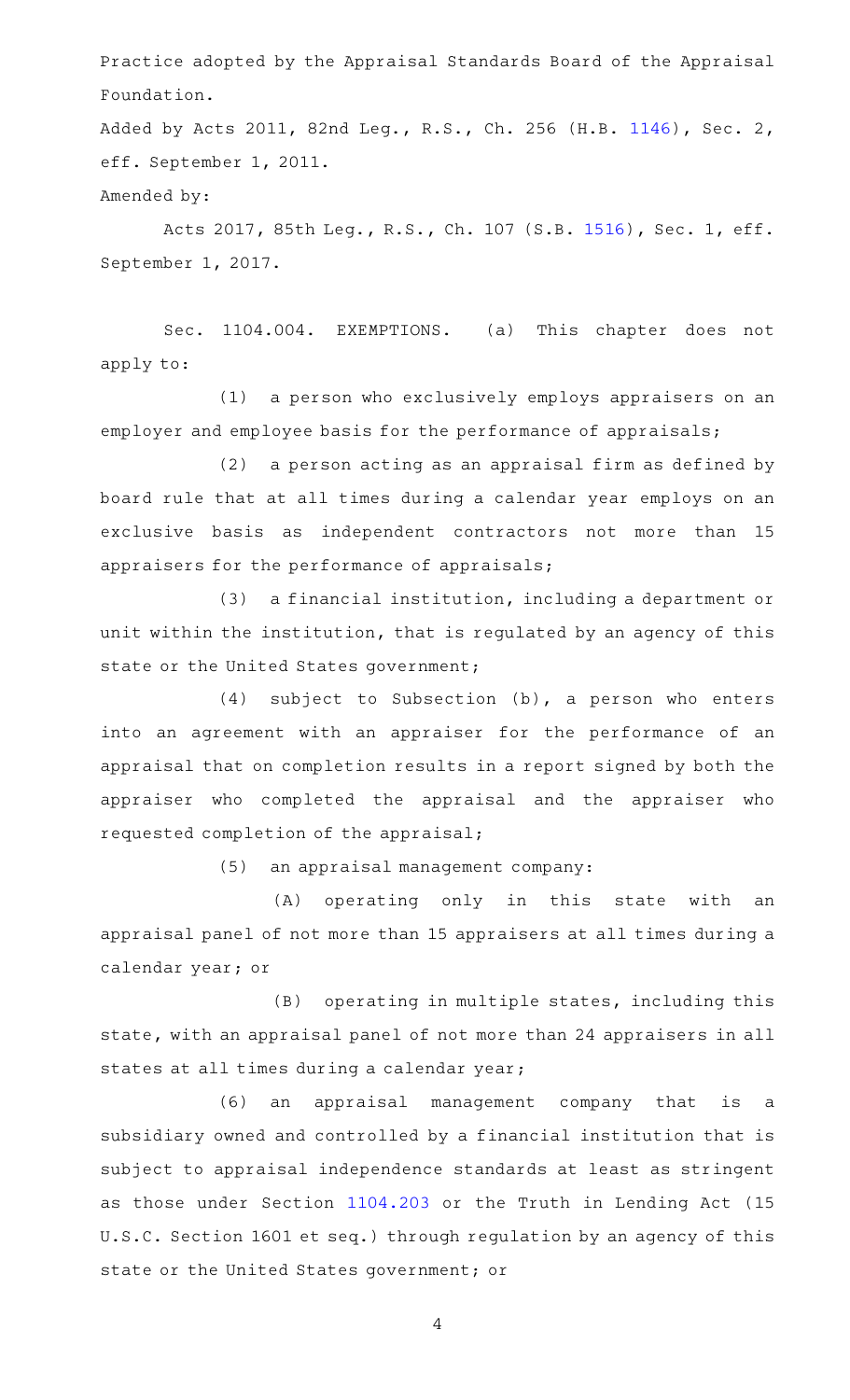(7) subject to Section  $1104.052(c)$  $1104.052(c)$ , a federally regulated appraisal management company.

(b) An appraisal management company may not require an employee of the appraisal management company who is an appraiser to sign an appraisal that is completed by another appraiser who contracts with the appraisal management company in order to avoid the requirements of this chapter.

Added by Acts 2011, 82nd Leg., R.S., Ch. 256 (H.B. [1146](http://www.legis.state.tx.us/tlodocs/82R/billtext/html/HB01146F.HTM)), Sec. 2, eff. September 1, 2011.

## Amended by:

Acts 2017, 85th Leg., R.S., Ch. 107 (S.B. [1516](http://www.legis.state.tx.us/tlodocs/85R/billtext/html/SB01516F.HTM)), Sec. 2, eff. September 1, 2017.

#### SUBCHAPTER B. BOARD POWERS AND DUTIES

Sec. 1104.051. RULES. The board may adopt rules necessary to administer the provisions of this chapter. Added by Acts 2011, 82nd Leg., R.S., Ch. 256 (H.B. [1146](http://www.legis.state.tx.us/tlodocs/82R/billtext/html/HB01146F.HTM)), Sec. 2, eff. September 1, 2011.

Sec. 1104.052. FEES. (a) Subject to Subsection (b), the board by rule shall establish application, renewal, and other fees in amounts so that the sum of the fees paid by all appraisal management companies seeking registration under this chapter is sufficient for the administration of this chapter.

(b) The board shall collect from each appraisal management company registered under this chapter the national registry fee required by the appraisal subcommittee for each person who is on the appraisal panel of the company and licensed or certified as an appraiser in this state.

(c) Notwithstanding Section [1104.004,](http://www.statutes.legis.state.tx.us/GetStatute.aspx?Code=OC&Value=1104.004) the board shall collect from each federally regulated appraisal management company operating in this state:

(1) the national registry fee required by the appraisal subcommittee;

(2) information regarding the determination of the national registry fee as required by the appraisal subcommittee;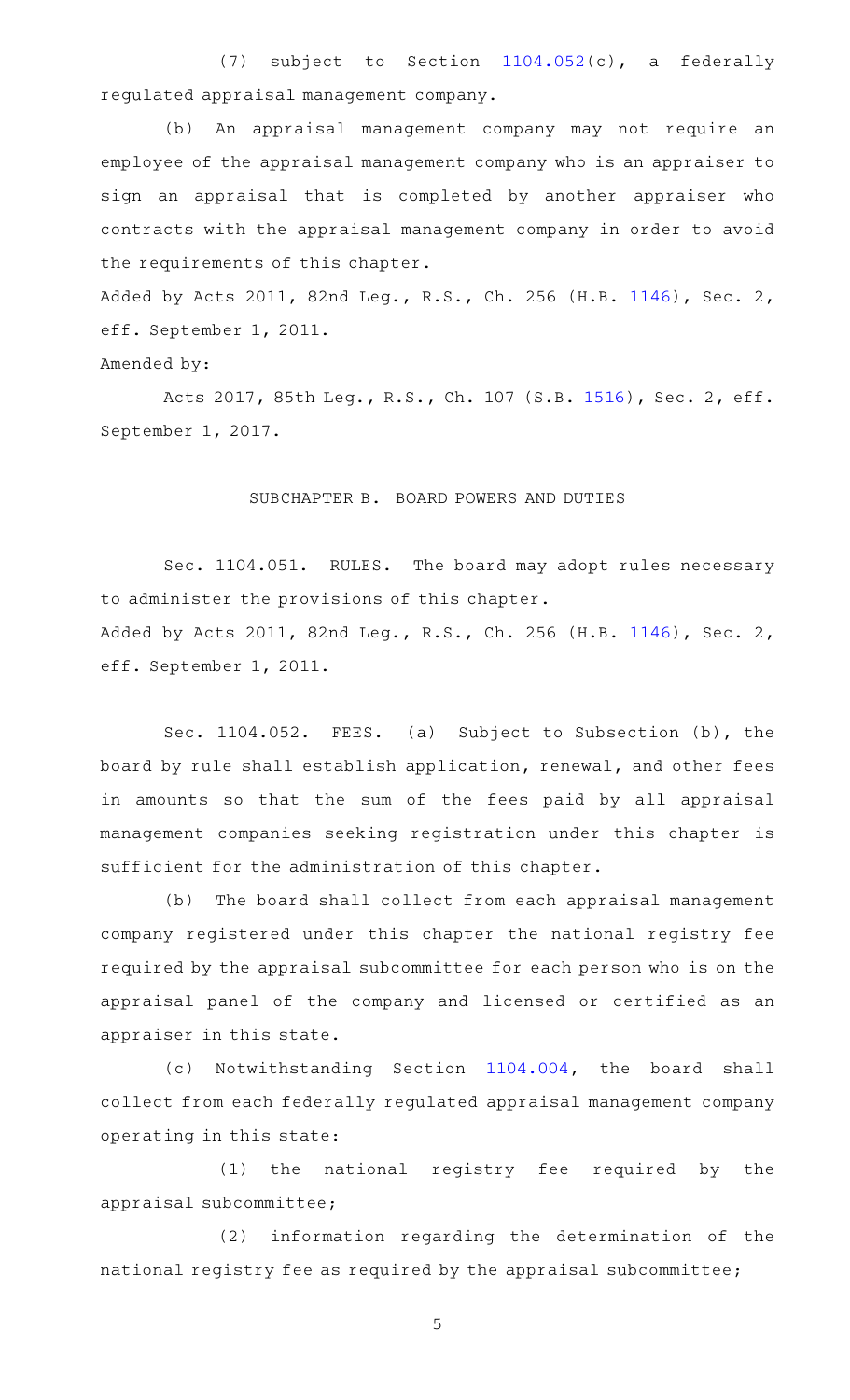(3) a fee in an amount that is sufficient for the administration of this subsection as established by board rule; and

(4) any other information required by state or federal law.

(d) The board shall deposit the national registry fees collected under this section to the credit of the appraiser registry account in the general revenue fund.

(e) The national registry fees collected under this section shall be sent to the appraisal subcommittee regularly as required by federal law.

Added by Acts 2011, 82nd Leg., R.S., Ch. 256 (H.B. [1146](http://www.legis.state.tx.us/tlodocs/82R/billtext/html/HB01146F.HTM)), Sec. 2, eff. September 1, 2011.

# Amended by:

Acts 2017, 85th Leg., R.S., Ch. 107 (S.B. [1516](http://www.legis.state.tx.us/tlodocs/85R/billtext/html/SB01516F.HTM)), Sec. 3, eff. September 1, 2017.

## SUBCHAPTER C. REGISTRATION REQUIREMENTS

Sec. 1104.101. REGISTRATION REQUIRED. Unless a person is registered under this chapter, a person may not:

(1) act or attempt to act as an appraisal management company;

(2) provide or attempt to provide appraisal management services; or

(3) advertise or represent or attempt to advertise or represent the person as an appraisal management company. Added by Acts 2011, 82nd Leg., R.S., Ch. 256 (H.B. [1146](http://www.legis.state.tx.us/tlodocs/82R/billtext/html/HB01146F.HTM)), Sec. 2, eff. September 1, 2011.

Sec. 1104.102. ELIGIBILITY FOR REGISTRATION; OWNERSHIP. (a) A person who has had a license or certificate to act as an appraiser denied, revoked, or surrendered in lieu of revocation in any state may not own in any manner an appraisal management company registered or applying for registration under this chapter unless:

(1) the person has subsequently had the license or certificate to act as an appraiser granted or reinstated; and

(2) the license or certificate to act as an appraiser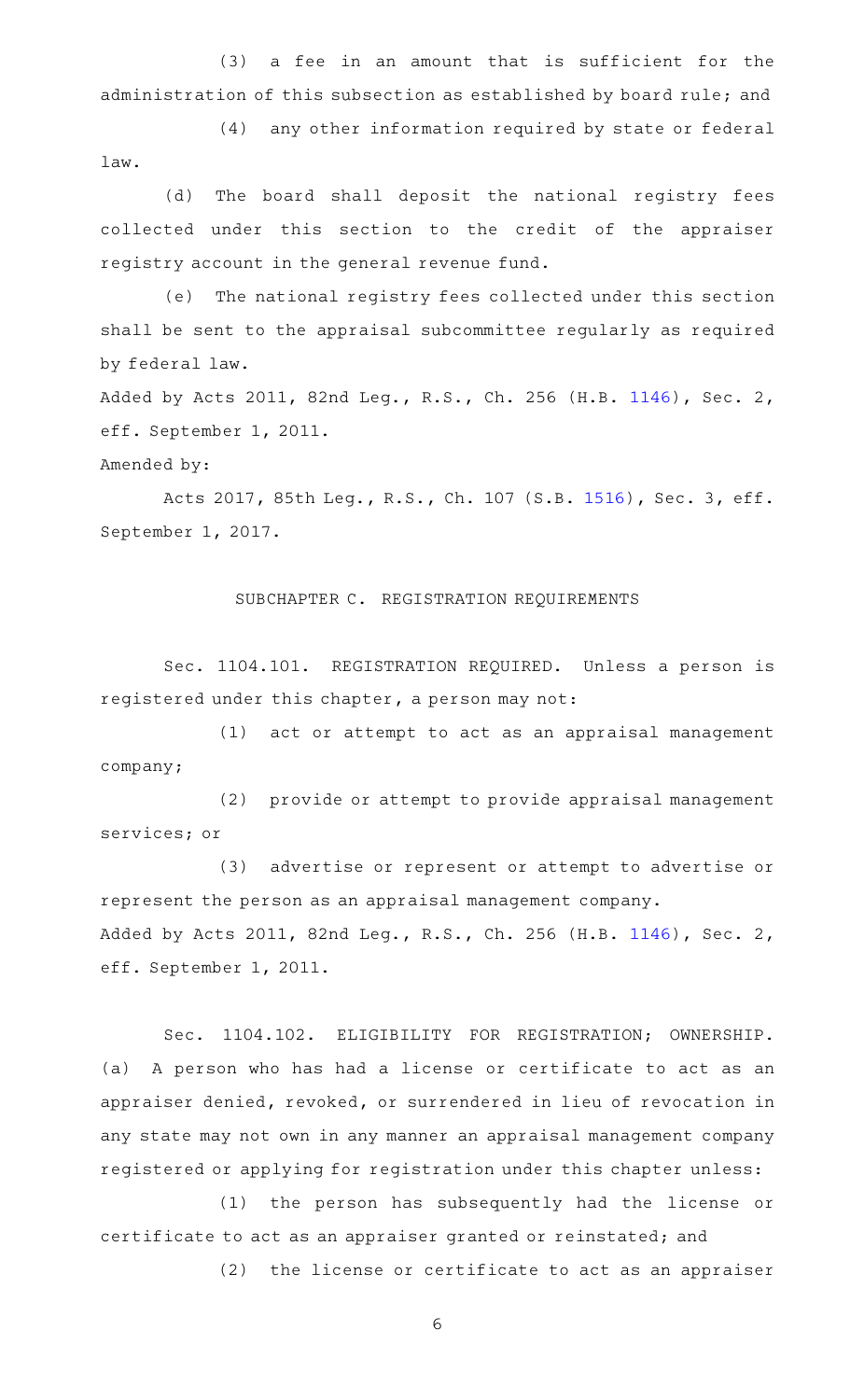was denied, revoked, or surrendered for a nonsubstantive reason as determined by the board.

(b) Repealed by Acts 2017, 85th Leg., R.S., Ch. 107 (S.B. [1516](http://www.legis.state.tx.us/tlodocs/85R/billtext/html/SB01516F.HTM)), Sec. 25, eff. September 1, 2017.

(c) A person owning more than 10 percent of an appraisal management company in this state must submit to a background investigation, as determined by the board.

(d) Repealed by Acts 2017, 85th Leg., R.S., Ch. 107 (S.B. [1516](http://www.legis.state.tx.us/tlodocs/85R/billtext/html/SB01516F.HTM)), Sec. 25, eff. September 1, 2017. Added by Acts 2011, 82nd Leg., R.S., Ch. 256 (H.B. [1146](http://www.legis.state.tx.us/tlodocs/82R/billtext/html/HB01146F.HTM)), Sec. 2, eff. September 1, 2011. Amended by:

Acts 2017, 85th Leg., R.S., Ch. 107 (S.B. [1516](http://www.legis.state.tx.us/tlodocs/85R/billtext/html/SB01516F.HTM)), Sec. 4, eff. September 1, 2017.

Acts 2017, 85th Leg., R.S., Ch. 107 (S.B. [1516\)](http://www.legis.state.tx.us/tlodocs/85R/billtext/html/SB01516F.HTM), Sec. 25, eff. September 1, 2017.

Acts 2019, 86th Leg., R.S., Ch. 334 (S.B. [624\)](http://www.legis.state.tx.us/tlodocs/86R/billtext/html/SB00624F.HTM), Sec. 33, eff. September 1, 2019.

Sec. 1104.103. APPLICATION FOR REGISTRATION OR RENEWAL. (a) An applicant for registration or registration renewal under this chapter must submit:

 $(1)$  an application on a form approved by the board; and

(2) the application or renewal fee established under Section [1104.052](http://www.statutes.legis.state.tx.us/GetStatute.aspx?Code=OC&Value=1104.052)(a).

(b) The application must contain:

 $(1)$  the name, business address, and telephone contact information of the applicant seeking registration;

(2) if the applicant is not a corporation domiciled in this state, the name and contact information for the applicant 's agent for service of process in this state;

(3) the name, address, and contact information for any person that owns more than 10 percent of the applicant;

 $(4)$  the name, address, and contact information for at least one controlling person;

(5) the designation of a primary contact under Section [1104.104](http://www.statutes.legis.state.tx.us/GetStatute.aspx?Code=OC&Value=1104.104);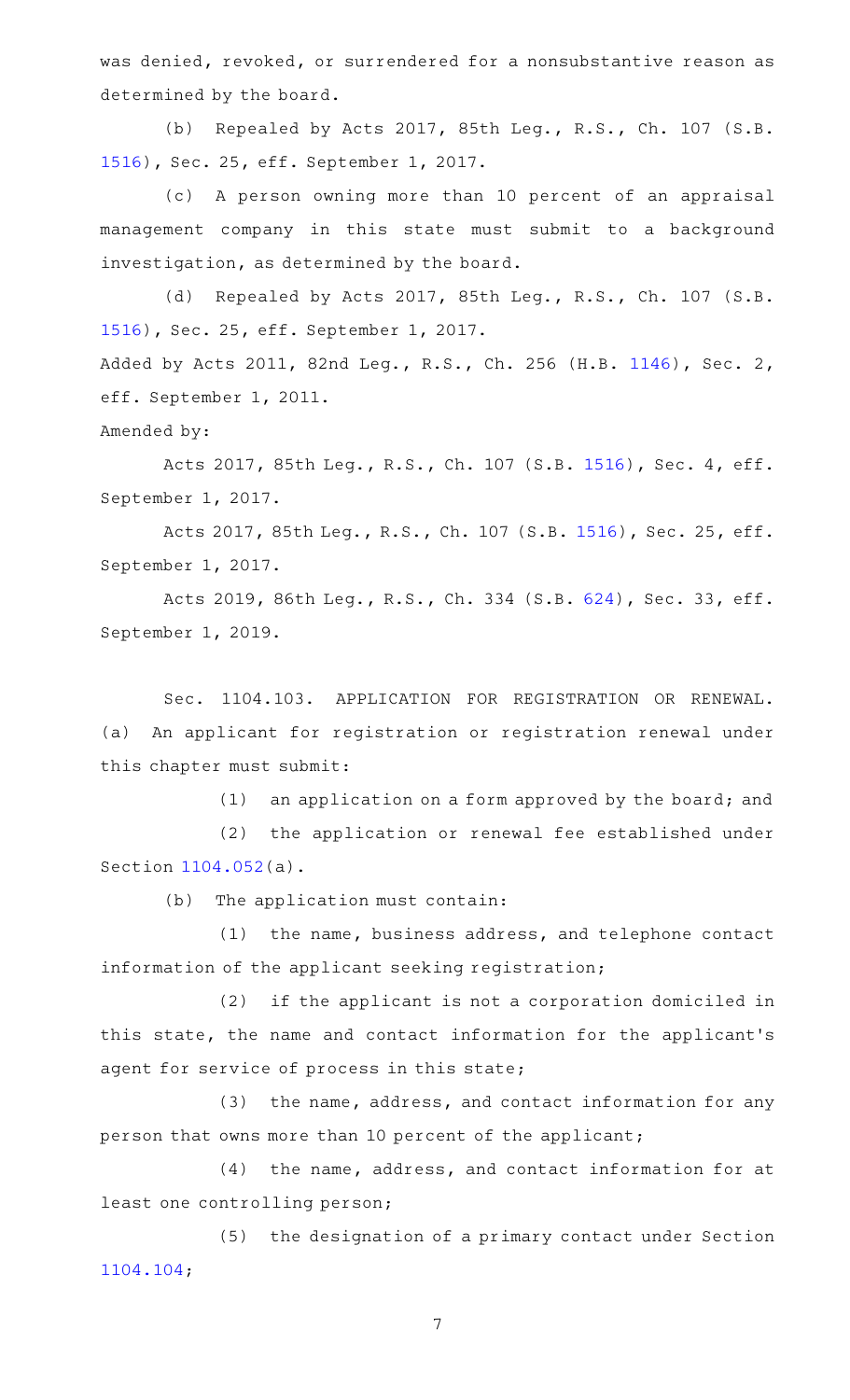(6) the name and contact information of at least one appraiser designated by the applicant to respond to and communicate with appraisers on the applicant 's appraisal panel regarding appraisal assignments;

(7) a certification that the applicant has a system in place to ensure compliance with Subchapter D and Section 129E of the Truth in Lending Act (15 U.S.C. Section 1601 et seq.);

(8) a written irrevocable consent to service of process; and

(9) any other information required by the board to approve the application.

(c) The board shall adopt rules regarding registration and the renewal of a registration under this chapter. Added by Acts 2011, 82nd Leg., R.S., Ch. 256 (H.B. [1146](http://www.legis.state.tx.us/tlodocs/82R/billtext/html/HB01146F.HTM)), Sec. 2,

Amended by:

eff. September 1, 2011.

Acts 2017, 85th Leg., R.S., Ch. 107 (S.B. [1516](http://www.legis.state.tx.us/tlodocs/85R/billtext/html/SB01516F.HTM)), Sec. 5, eff. September 1, 2017.

Sec. 1104.104. DESIGNATION OF PRIMARY CONTACT. (a) An appraisal management company applying for registration under this chapter shall designate one controlling person as the primary contact for all communication between the board and the company.

 $(b)$  The controlling person designated under Subsection (a):

 $(1)$  must:

(A) be certified as an appraiser in at least one state at all times during the designation; or

(B) have completed:

(i) the 15-hour national Uniform Standards of Professional Appraisal Practice course; and

(ii) the seven-hour national Uniform Standards of Professional Appraisal Practice update course not more than two years before the renewal of the appraisal management company 's registration;

(2) may not have had a license or certificate to act as an appraiser denied, revoked, or surrendered in lieu of revocation in any state unless: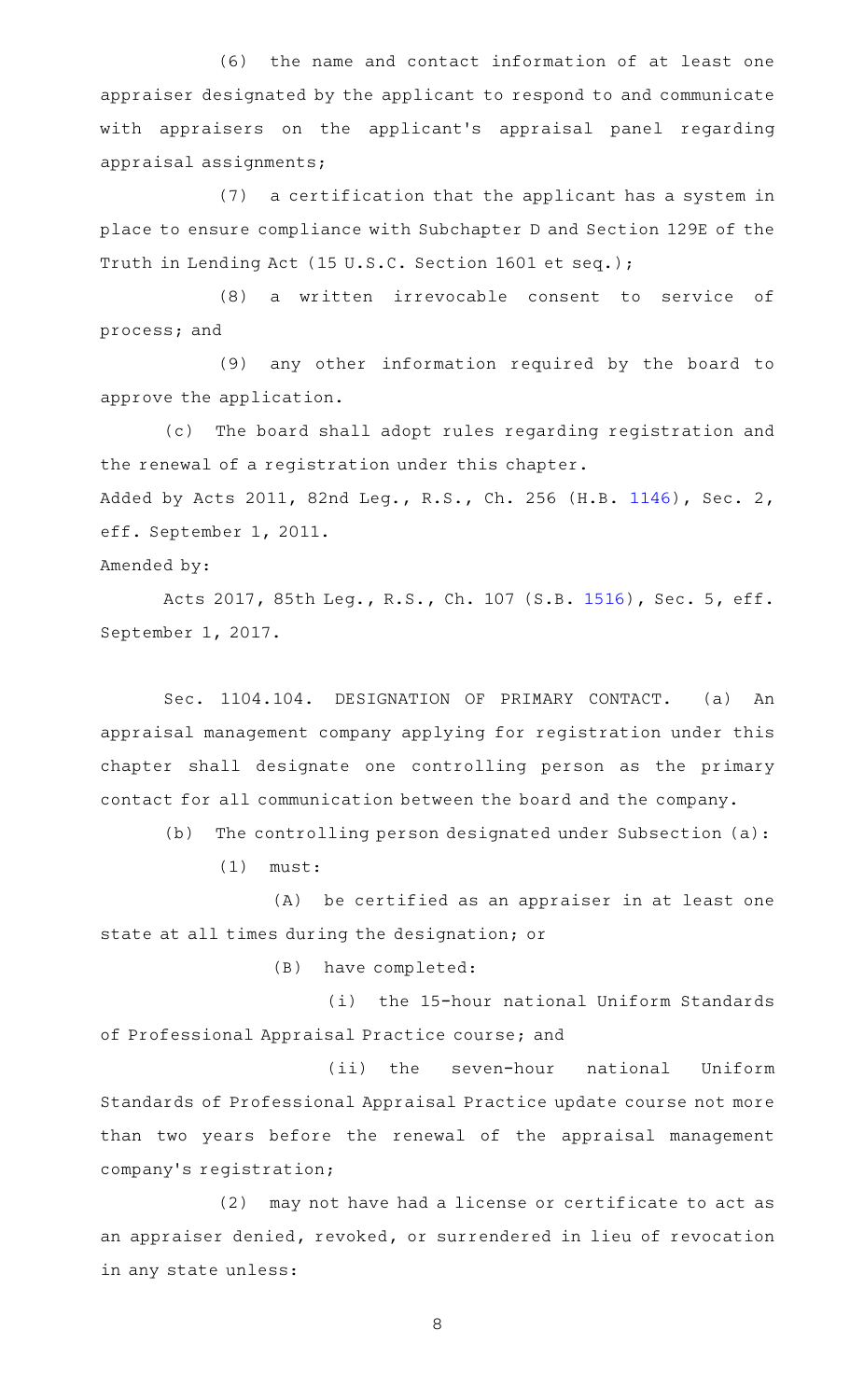(A) the person has subsequently had the license or certificate to act as an appraiser granted or reinstated; and

(B) the license or certificate to act as an appraiser was denied, revoked, or surrendered for a nonsubstantive reason as determined by the board; and

(3) shall submit to a background investigation, as determined by the board.

Added by Acts 2011, 82nd Leg., R.S., Ch. 256 (H.B. [1146](http://www.legis.state.tx.us/tlodocs/82R/billtext/html/HB01146F.HTM)), Sec. 2, eff. September 1, 2011.

Amended by:

Acts 2017, 85th Leg., R.S., Ch. 107 (S.B. [1516](http://www.legis.state.tx.us/tlodocs/85R/billtext/html/SB01516F.HTM)), Sec. 6, eff. September 1, 2017.

Acts 2019, 86th Leg., R.S., Ch. 334 (S.B. [624\)](http://www.legis.state.tx.us/tlodocs/86R/billtext/html/SB00624F.HTM), Sec. 34, eff. September 1, 2019.

Sec. 1104.105. DENIAL OF REGISTRATION OR RENEWAL. (a) The board may deny an application for registration or registration renewal:

 $(1)$  if an applicant fails to satisfy a requirement of this chapter; or

 $(2)$  on a determination by the board that:

(A) there is reasonable evidence that any person who owns an interest in the appraisal management company or any controlling person of the company has had a license or certification as an appraiser or a registration as an appraisal management company suspended, revoked, or put on probation in any state;

(B) the applicant has, while registered under this chapter, demonstrated incompetency, untrustworthiness, or conduct or practices that render the registrant unfit to perform appraisal management services; or

(C) the applicant no longer performs appraisal management services in good faith and is a source of detriment, injury, or loss to the public.

(a-1) The board may deny an application for registration renewal if the applicant is in violation of a board order.

(b) The board shall immediately provide written notice to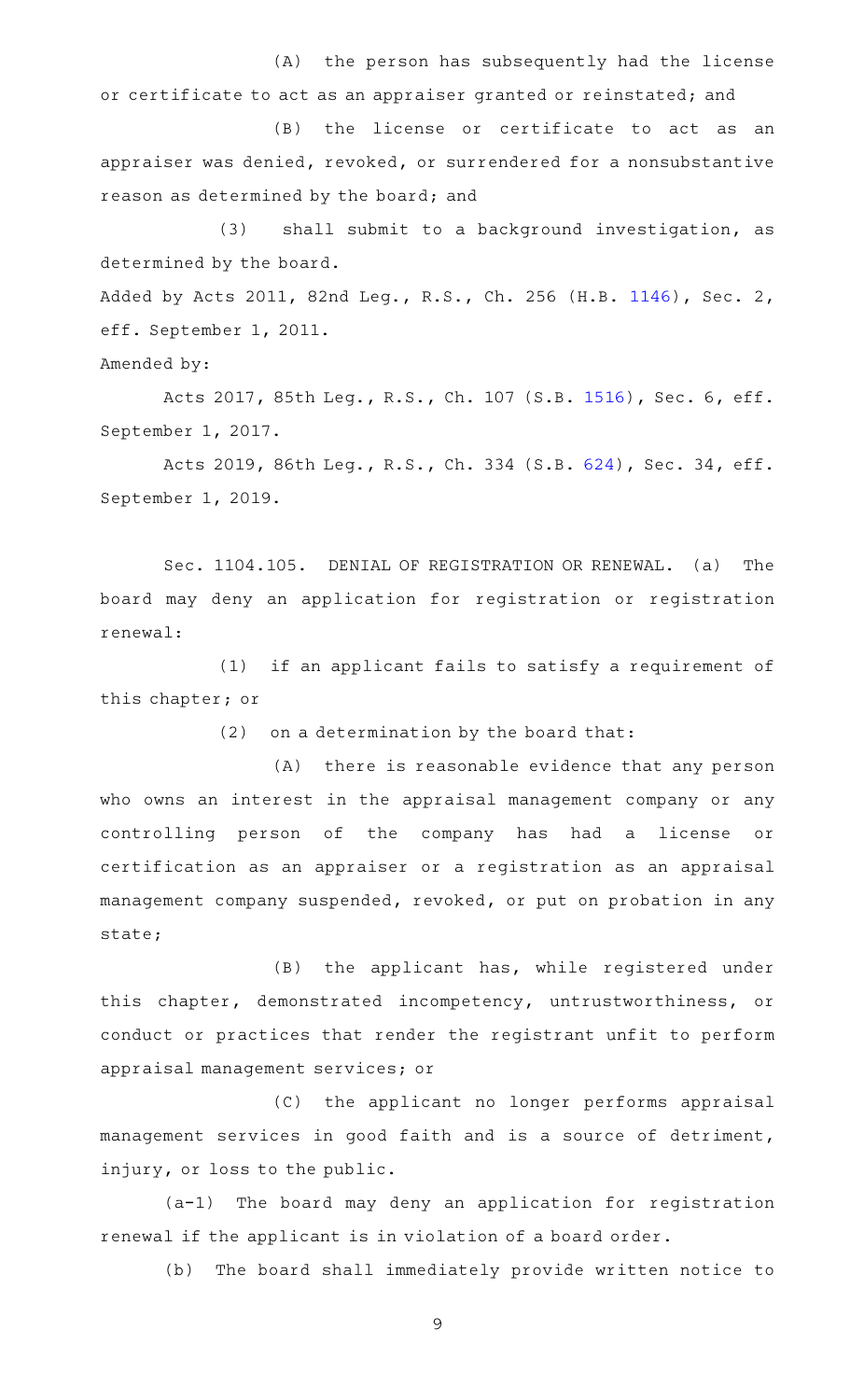the applicant of the board's denial of a registration or of a registration renewal under this chapter.

(c) An appeal of the denial of a registration or of the renewal of a registration is governed by Chapter [2001,](http://www.statutes.legis.state.tx.us/GetStatute.aspx?Code=GV&Value=2001) Government Code.

Added by Acts 2011, 82nd Leg., R.S., Ch. 256 (H.B. [1146](http://www.legis.state.tx.us/tlodocs/82R/billtext/html/HB01146F.HTM)), Sec. 2, eff. September 1, 2011.

Amended by:

Acts 2017, 85th Leg., R.S., Ch. 107 (S.B. [1516](http://www.legis.state.tx.us/tlodocs/85R/billtext/html/SB01516F.HTM)), Sec. 7, eff. September 1, 2017.

Acts 2019, 86th Leg., R.S., Ch. 334 (S.B. [624\)](http://www.legis.state.tx.us/tlodocs/86R/billtext/html/SB00624F.HTM), Sec. 35, eff. September 1, 2019.

Sec. 1104.106. ISSUANCE AND PUBLICATION OF REGISTRATION NUMBER. The board shall:

(1) issue a unique registration number to each appraisal management company registered under this chapter; and

(2) publish annually a list of the companies registered under this chapter and the registration number of each company.

Added by Acts 2011, 82nd Leg., R.S., Ch. 256 (H.B. [1146](http://www.legis.state.tx.us/tlodocs/82R/billtext/html/HB01146F.HTM)), Sec. 2, eff. September 1, 2011.

Sec. 1104.107. EXPIRATION OF REGISTRATION. Unless renewed, a registration issued under this chapter expires on the second anniversary of the date the registration is issued. Added by Acts 2011, 82nd Leg., R.S., Ch. 256 (H.B. [1146](http://www.legis.state.tx.us/tlodocs/82R/billtext/html/HB01146F.HTM)), Sec. 2, eff. September 1, 2011.

SUBCHAPTER D. PRACTICE BY APPRAISAL MANAGEMENT COMPANY

Sec. 1104.151. EMPLOYMENT OF CERTAIN PERSONS PROHIBITED. (a) An appraisal management company registered under this chapter may not knowingly:

(1) employ a person in a position in which the person has the responsibility to order appraisals or to review completed appraisals if the person has had a license or certificate to act as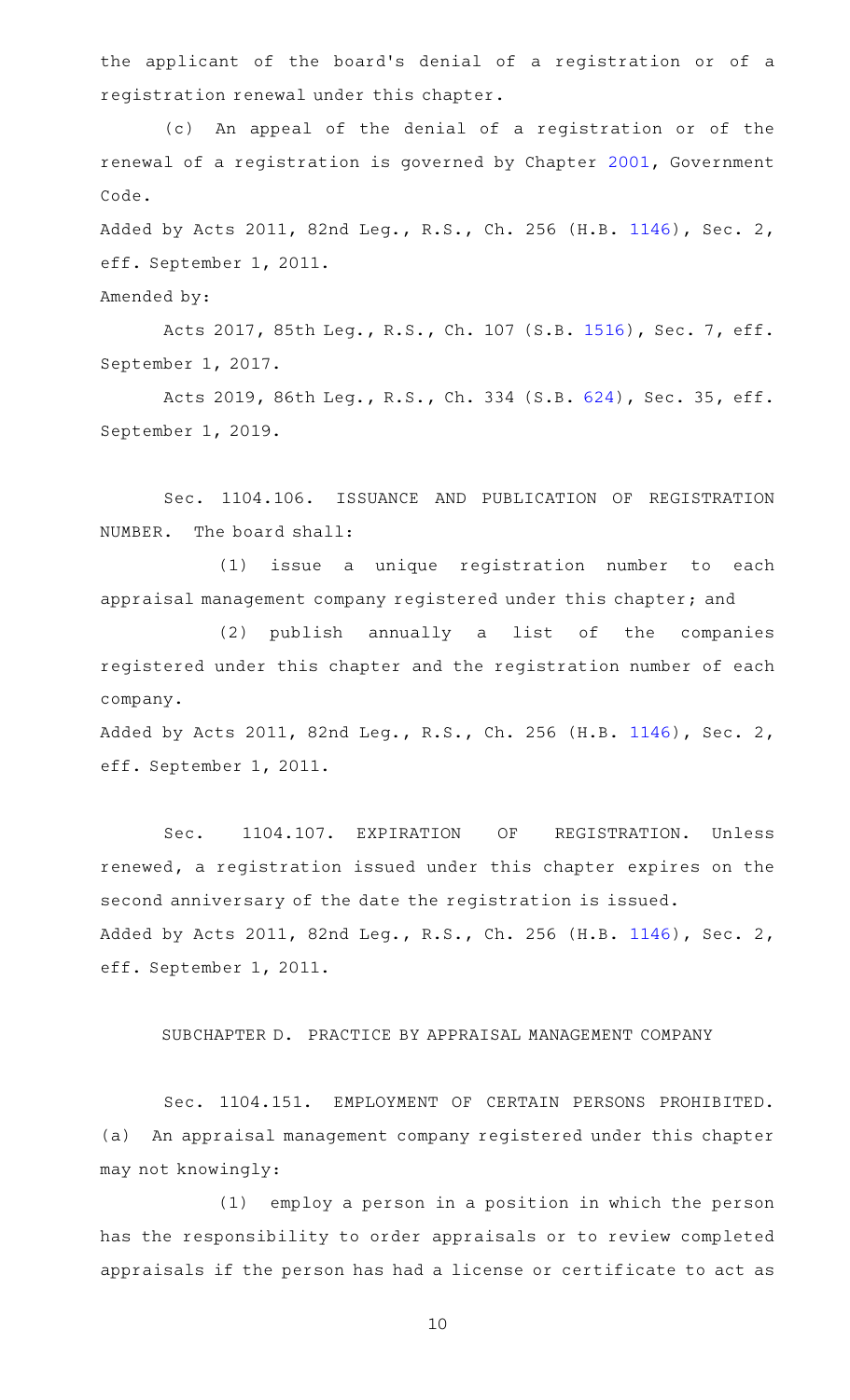an appraiser denied, revoked, or surrendered in lieu of revocation in any state;

(2) enter into any independent contractor arrangement for the provision of appraisals or appraisal management services with any person who has had a license or certificate to act as an appraiser denied, revoked, or surrendered in lieu of revocation in any state; or

(3) enter into any contract, agreement, or other business relationship for the provision of appraisals or appraisal management services with any entity that employs, has entered into an independent contract arrangement, or has entered into any contract, agreement, or other business relationship with any person who has ever had a license or certificate to act as an appraiser denied, revoked, or surrendered in lieu of revocation in any state.

(b) An appraisal management company is not in violation of Subsection (a) if:

(1) the person whose license or certification was denied, revoked, or surrendered in lieu of revocation has subsequently had the license or certificate granted or reinstated;

(2) the license or certification was denied, revoked, or surrendered for a nonsubstantive reason as determined by the board; and

(3) the person maintains the license or certificate in good standing.

Added by Acts 2011, 82nd Leg., R.S., Ch. 256 (H.B. [1146](http://www.legis.state.tx.us/tlodocs/82R/billtext/html/HB01146F.HTM)), Sec. 2, eff. September 1, 2011.

Amended by:

Acts 2017, 85th Leg., R.S., Ch. 107 (S.B. [1516](http://www.legis.state.tx.us/tlodocs/85R/billtext/html/SB01516F.HTM)), Sec. 8, eff. September 1, 2017.

Sec. 1104.152. VERIFICATION OF LICENSURE OR CERTIFICATION. An appraisal management company registered under this chapter must verify that an individual to whom the company is making an assignment for the completion of an appraisal:

 $(1)$  is licensed or certified under Chapter [1103;](http://www.statutes.legis.state.tx.us/GetStatute.aspx?Code=OC&Value=1103) and

 $(2)$  has not had a license or certificate as an appraiser denied, revoked, or surrendered in lieu of revocation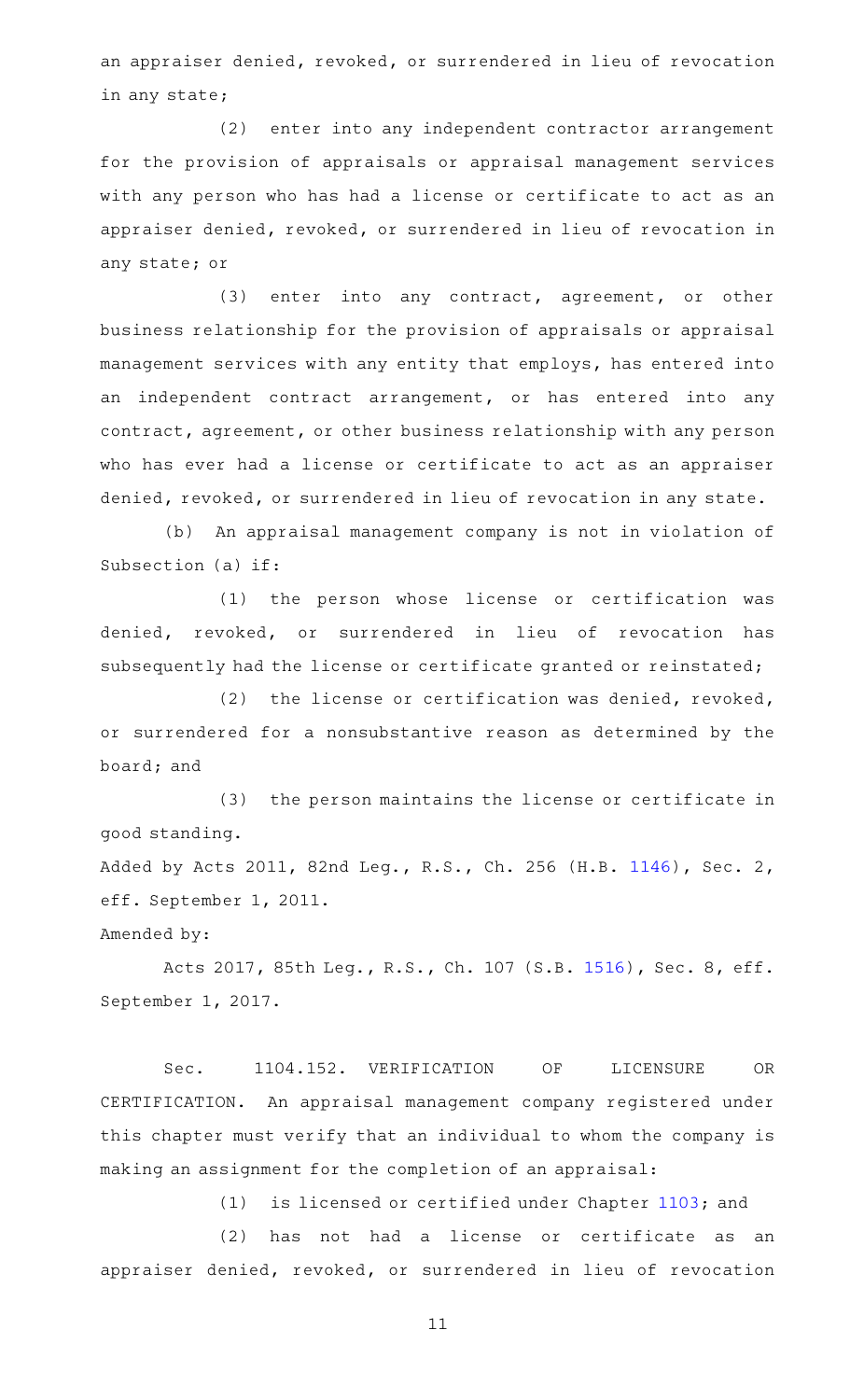since the last time the company made an assignment for an appraisal to the appraiser.

Added by Acts 2011, 82nd Leg., R.S., Ch. 256 (H.B. [1146](http://www.legis.state.tx.us/tlodocs/82R/billtext/html/HB01146F.HTM)), Sec. 2, eff. September 1, 2011.

Sec. 1104.153. APPRAISAL REVIEW. A person who performs an appraisal review for an appraisal management company as required by Section [1104.155](http://www.statutes.legis.state.tx.us/GetStatute.aspx?Code=OC&Value=1104.155) must be:

(1) licensed as an appraiser under Chapter [1103](http://www.statutes.legis.state.tx.us/GetStatute.aspx?Code=OC&Value=1103), unless exempt by board rule; and

(2) qualified to perform the appraisal being reviewed. Added by Acts 2011, 82nd Leg., R.S., Ch. 256 (H.B. [1146](http://www.legis.state.tx.us/tlodocs/82R/billtext/html/HB01146F.HTM)), Sec. 2, eff. September 1, 2011.

## Amended by:

Acts 2017, 85th Leg., R.S., Ch. 107 (S.B. [1516](http://www.legis.state.tx.us/tlodocs/85R/billtext/html/SB01516F.HTM)), Sec. 9, eff. September 1, 2017.

Sec. 1104.154. COMPETENCY OF APPRAISERS. Before making an assignment to an appraiser, an appraisal management company must verify that the appraiser receiving the assignment satisfies each provision of the competency rule of the Uniform Standards of Professional Appraisal Practice for the appraisal being assigned. Added by Acts 2011, 82nd Leg., R.S., Ch. 256 (H.B. [1146](http://www.legis.state.tx.us/tlodocs/82R/billtext/html/HB01146F.HTM)), Sec. 2, eff. September 1, 2011.

Sec. 1104.155. PROFESSIONAL STANDARDS. An appraisal management company registered under this chapter shall on a periodic basis perform an appraisal review of the work of appraisers performing appraisal services for the company to ensure that the services comply with:

(1) the edition of the Uniform Standards of Professional Appraisal Practice in effect at the time of the appraisal; or

(2) other standards prescribed by board rule. Added by Acts 2011, 82nd Leg., R.S., Ch. 256 (H.B. [1146](http://www.legis.state.tx.us/tlodocs/82R/billtext/html/HB01146F.HTM)), Sec. 2, eff. September 1, 2011.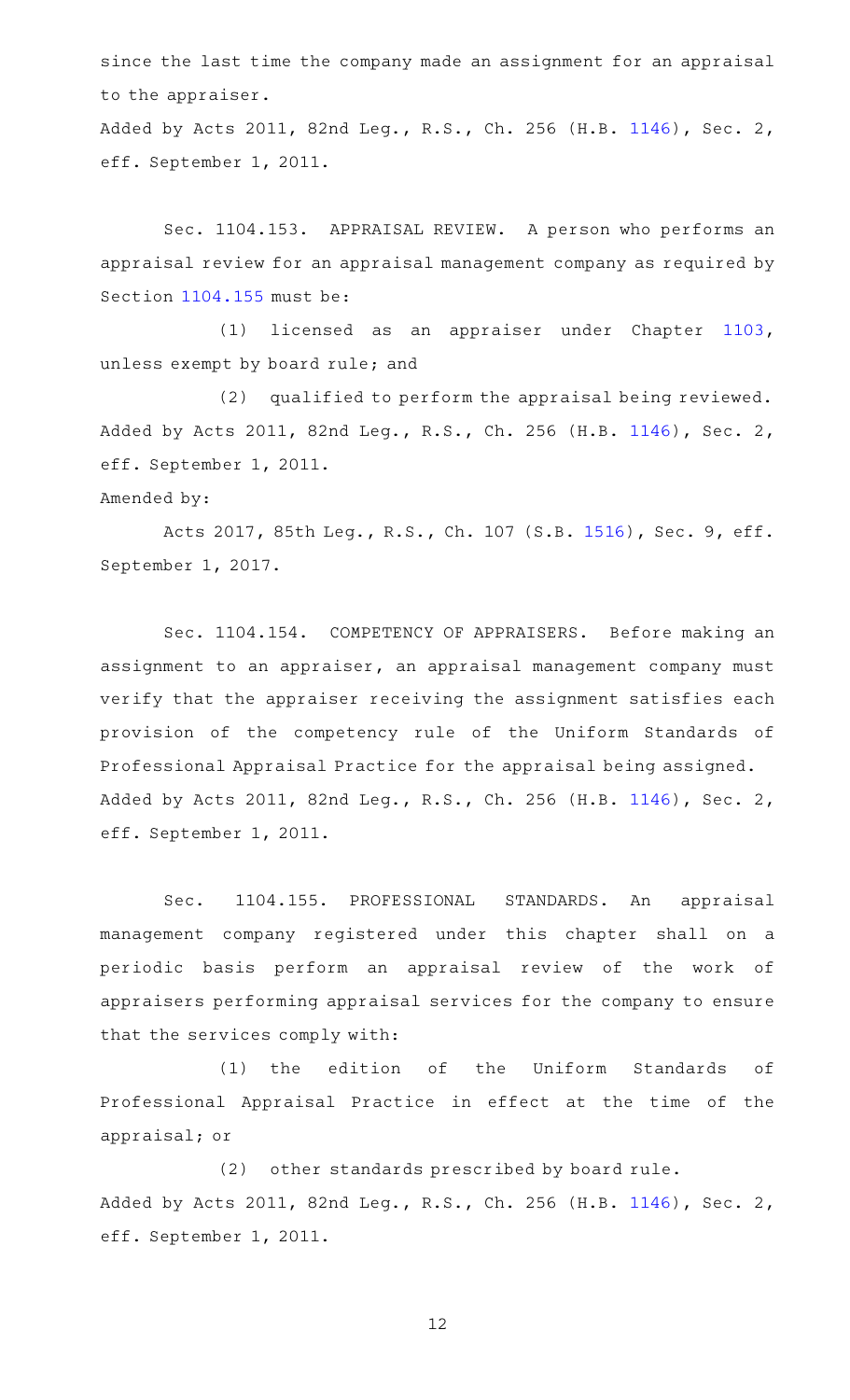Sec. 1104.156. BUSINESS RECORDS. (a) An appraisal management company required to register under this chapter or that has applied for registration under this chapter shall retain for at least five years all business records relating to each service request that the company receives and the appraiser who performs the appraisal for the company.

(b) The board may audit the records of an appraisal management company required to register under this chapter to ensure compliance with federal law, this chapter, board rules, and the Uniform Standards of Professional Appraisal Practice.

(c)AAA written record of all substantive communications between an appraisal management company required to register under this chapter and an appraiser relating to inclusion on an appraisal panel or to an appraisal assignment must be maintained as provided under Subsection (a).

Added by Acts 2011, 82nd Leg., R.S., Ch. 256 (H.B. [1146](http://www.legis.state.tx.us/tlodocs/82R/billtext/html/HB01146F.HTM)), Sec. 2, eff. September 1, 2011.

Amended by:

Acts 2017, 85th Leg., R.S., Ch. 107 (S.B. [1516\)](http://www.legis.state.tx.us/tlodocs/85R/billtext/html/SB01516F.HTM), Sec. 10, eff. September 1, 2017.

Sec. 1104.157. COMPENSATION OF APPRAISERS. (a) An appraisal management company shall:

(1) except in cases of breach of contract or substandard performance of services, pay an appraiser for the completion of an appraisal or valuation assignment not later than the 60th day after the date the appraiser provides the completed appraisal or valuation assignment to the company or its assignee; and

(2) compensate appraisers at a rate that is reasonable and customary for appraisals being performed in the market area of the property being appraised consistent with the presumptions under federal law.

(b) An appraiser who is aggrieved under this section may file a complaint with the board against the appraisal management company if the matter remains unresolved after the appraiser completes the company 's dispute resolution process under Section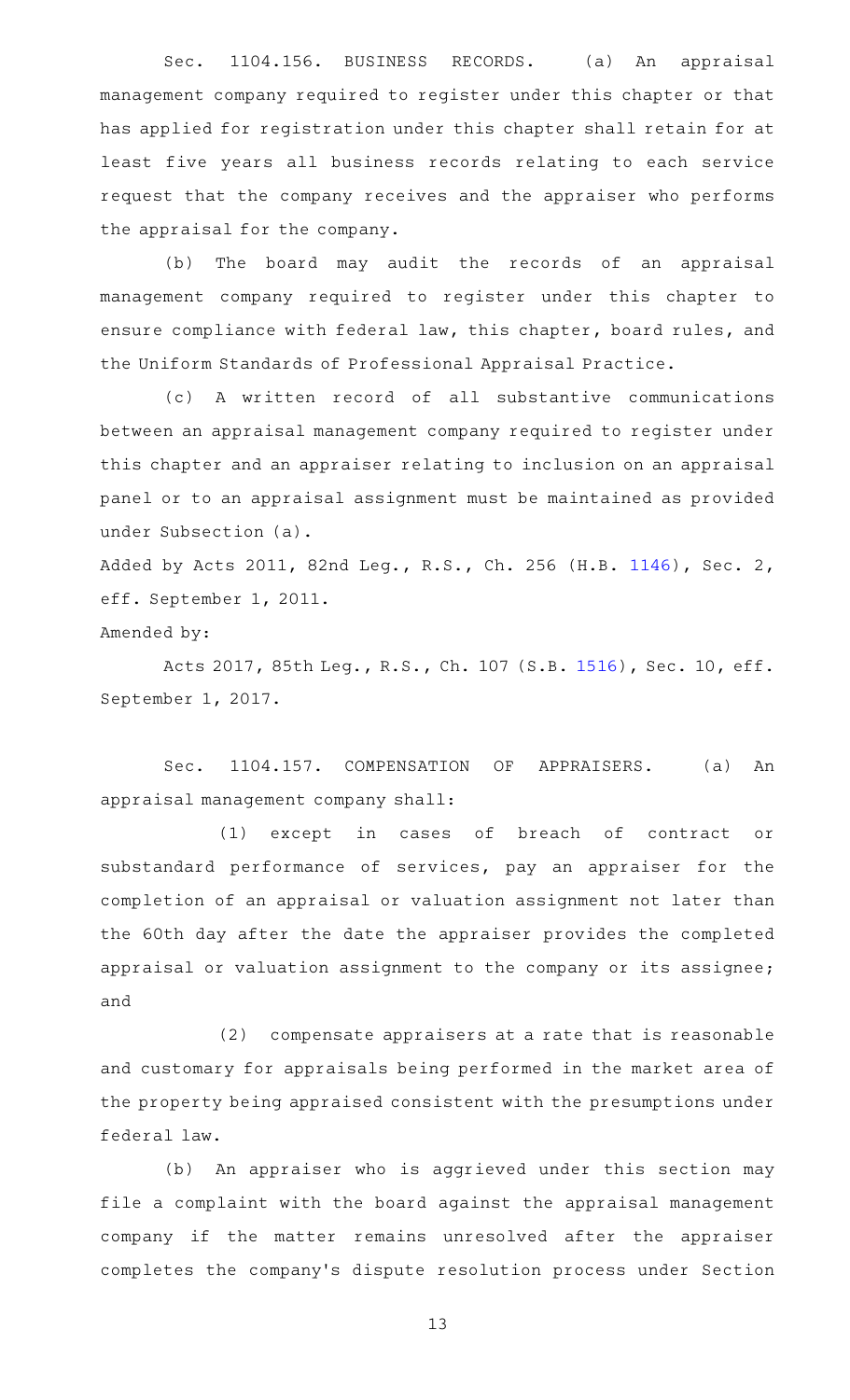[1104.162](http://www.statutes.legis.state.tx.us/GetStatute.aspx?Code=OC&Value=1104.162).

Added by Acts 2011, 82nd Leg., R.S., Ch. 256 (H.B. [1146](http://www.legis.state.tx.us/tlodocs/82R/billtext/html/HB01146F.HTM)), Sec. 2, eff. September 1, 2011.

Sec. 1104.158. STATEMENT OF FEES. (a) In reporting to a client, an appraisal management company shall separately state the fees:

(1) paid to an appraiser for the completion of an appraisal; and

(2) charged by the company for appraisal management services.

(b) An appraisal management company may not:

(1) prohibit an appraiser from recording in the body of the report that is submitted by the appraiser to the company the fee that the appraiser was paid by the company for completing the appraisal; or

(2) include any fees for appraisal management services performed by the company in the amount the company reports as charges for the actual completion of an appraisal by an appraiser. Added by Acts 2011, 82nd Leg., R.S., Ch. 256 (H.B. [1146](http://www.legis.state.tx.us/tlodocs/82R/billtext/html/HB01146F.HTM)), Sec. 2, eff. September 1, 2011.

Sec. 1104.159. DISCLOSURE OF REGISTRATION NUMBER. An appraisal management company registered under this chapter shall disclose the company 's registration number on all documents used to procure appraisals in this state.

Added by Acts 2011, 82nd Leg., R.S., Ch. 256 (H.B. [1146](http://www.legis.state.tx.us/tlodocs/82R/billtext/html/HB01146F.HTM)), Sec. 2, eff. September 1, 2011.

Sec. 1104.160. MANDATORY REPORTING. An appraisal management company that has a reasonable basis to believe an appraiser is failing to comply with the Uniform Standards of Professional Appraisal Practice in a manner that materially affects a value conclusion, violating applicable laws, or otherwise engaging in unethical or unprofessional conduct shall refer the matter to the board in the manner provided by Section [1104.204.](http://www.statutes.legis.state.tx.us/GetStatute.aspx?Code=OC&Value=1104.204) Added by Acts 2011, 82nd Leg., R.S., Ch. 256 (H.B. [1146](http://www.legis.state.tx.us/tlodocs/82R/billtext/html/HB01146F.HTM)), Sec. 2,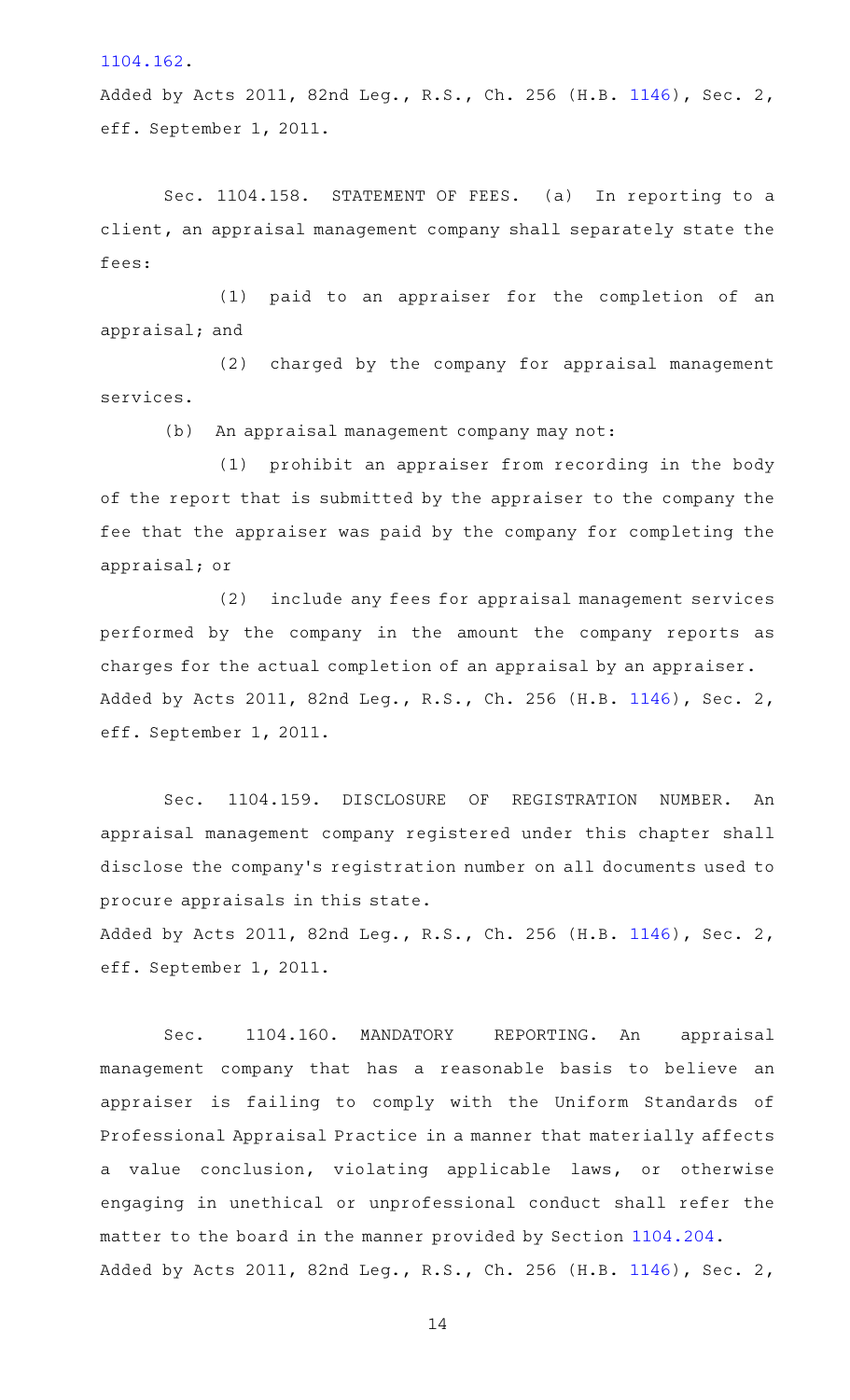eff. September 1, 2011.

Sec. 1104.161. REMOVAL OF APPRAISER FROM APPRAISAL PANEL. (a) An appraisal management company may not remove an appraiser from its panel, or otherwise refuse to assign requests for appraisal services to an appraiser without:

 $(1)$  notifying the appraiser in writing of the reasons for removal from the company's panel;

 $(2)$  if the appraiser is being removed from the panel for illegal conduct, a violation of the Uniform Standards of Professional Appraisal Practice, or a violation of this chapter, notifying the appraiser of the nature of the alleged conduct or violation; and

(3) providing an opportunity for the appraiser to respond in writing to the notification.

(b) An appraiser who is removed from the appraisal panel of an appraisal management company for alleged illegal conduct, a violation of the Uniform Standards of Professional Appraisal Practice, or a violation of this chapter, may file a complaint with the board for a review of the decision of the company if the matter remains unresolved after the appraiser completes the company 's dispute resolution process under Section [1104.162](http://www.statutes.legis.state.tx.us/GetStatute.aspx?Code=OC&Value=1104.162).

(c) In a review under Subsection (b), the board may not make any determination regarding the nature of the business relationship between the appraiser and the appraisal management company that is unrelated to the grounds for the removal.

(d) The board shall hear and resolve a complaint filed under Subsection (b) not later than the 180th day after the date the complaint is filed with the board.

(e) If after opportunity for hearing and review, the board determines that an appraiser did not commit the alleged violation, the board shall order that the appraiser be returned to the appraisal panel of the appraisal management company. The appraisal management company may not refuse to make assignments for appraisal services or otherwise penalize the appraiser after returning the appraiser to the company 's appraisal panel. Added by Acts 2011, 82nd Leg., R.S., Ch. 256 (H.B. [1146](http://www.legis.state.tx.us/tlodocs/82R/billtext/html/HB01146F.HTM)), Sec. 2,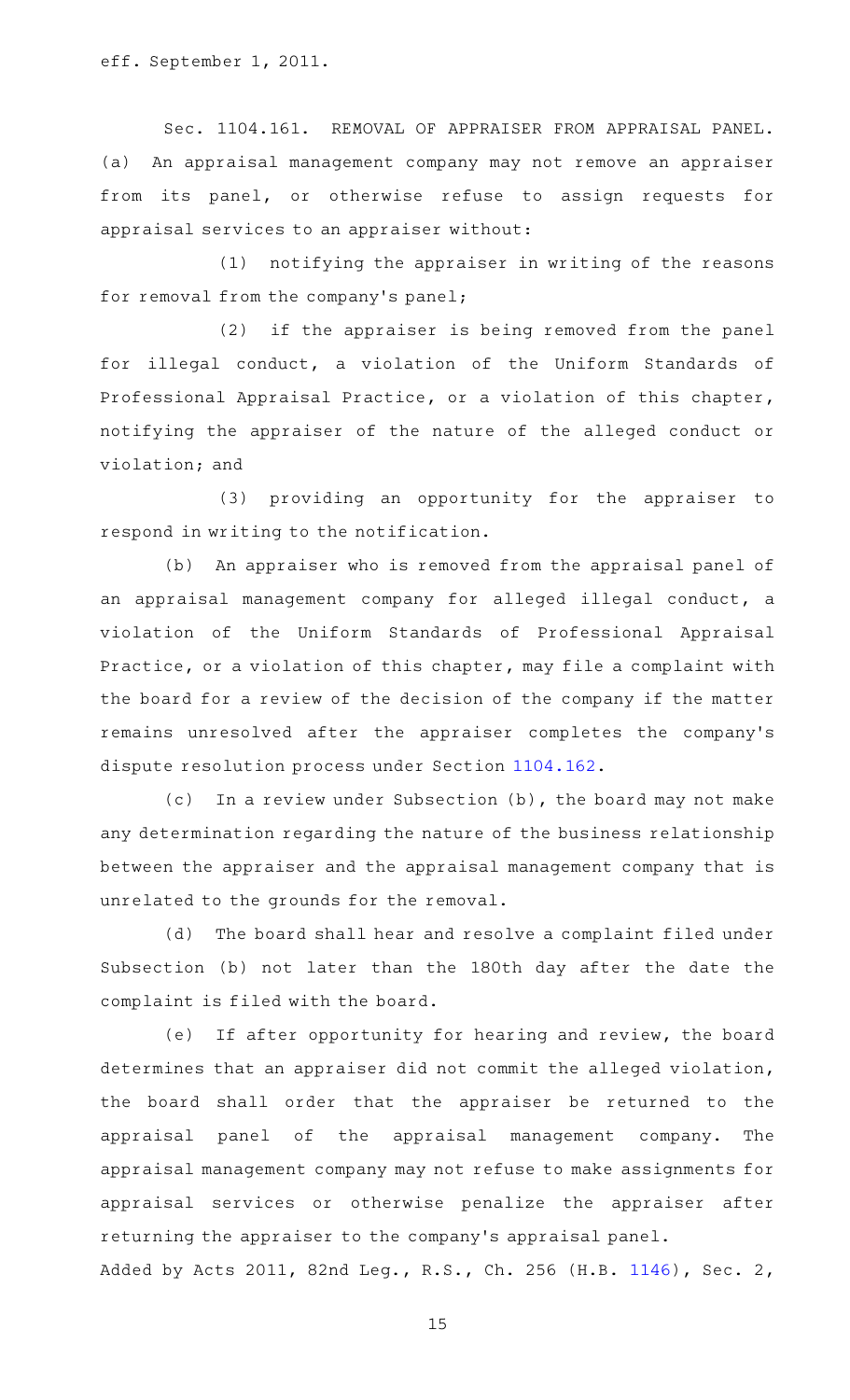eff. September 1, 2011.

Amended by:

Acts 2017, 85th Leg., R.S., Ch. 107 (S.B. [1516\)](http://www.legis.state.tx.us/tlodocs/85R/billtext/html/SB01516F.HTM), Sec. 11, eff. September 1, 2017.

Sec. 1104.162. DISPUTE RESOLUTION. An appraisal management company shall make a dispute resolution process available to review a written request by an appraiser who:

(1) is dismissed from the company's appraisal panel for a reason stated in Section  $1104.161(a)(2)$  $1104.161(a)(2)$ ;

(2) is not paid as required by Section  $1104.157$ ; or

(3) alleges a violation by the company of one or more prohibitions in Section [1104.203.](http://www.statutes.legis.state.tx.us/GetStatute.aspx?Code=OC&Value=1104.203) Added by Acts 2011, 82nd Leg., R.S., Ch. 256 (H.B. [1146](http://www.legis.state.tx.us/tlodocs/82R/billtext/html/HB01146F.HTM)), Sec. 2, eff. September 1, 2011.

# SUBCHAPTER E. DISCIPLINARY ACTIONS AND PROCEDURES AND ADMINISTRATIVE PENALTIES

Sec. 1104.201. DISCIPLINARY POWERS OF BOARD. (a) The board may reprimand an appraisal management company or conditionally or unconditionally suspend or revoke any registration issued under this chapter if the board determines that the appraisal management company has:

(1) violated or attempted to violate this chapter or any rule adopted by the board under this chapter; or

(2) procured or attempted to procure a license or registration by fraud, misrepresentation, or deceit.

(b) The board may probate the suspension or revocation of a registration under reasonable terms determined by the board.

(c) The board may report to the appraisal subcommittee any disciplinary action taken by the board against an appraisal management company required to register under this chapter. Added by Acts 2011, 82nd Leg., R.S., Ch. 256 (H.B. [1146](http://www.legis.state.tx.us/tlodocs/82R/billtext/html/HB01146F.HTM)), Sec. 2, eff. September 1, 2011.

Amended by:

Acts 2017, 85th Leg., R.S., Ch. 107 (S.B. [1516\)](http://www.legis.state.tx.us/tlodocs/85R/billtext/html/SB01516F.HTM), Sec. 12, eff.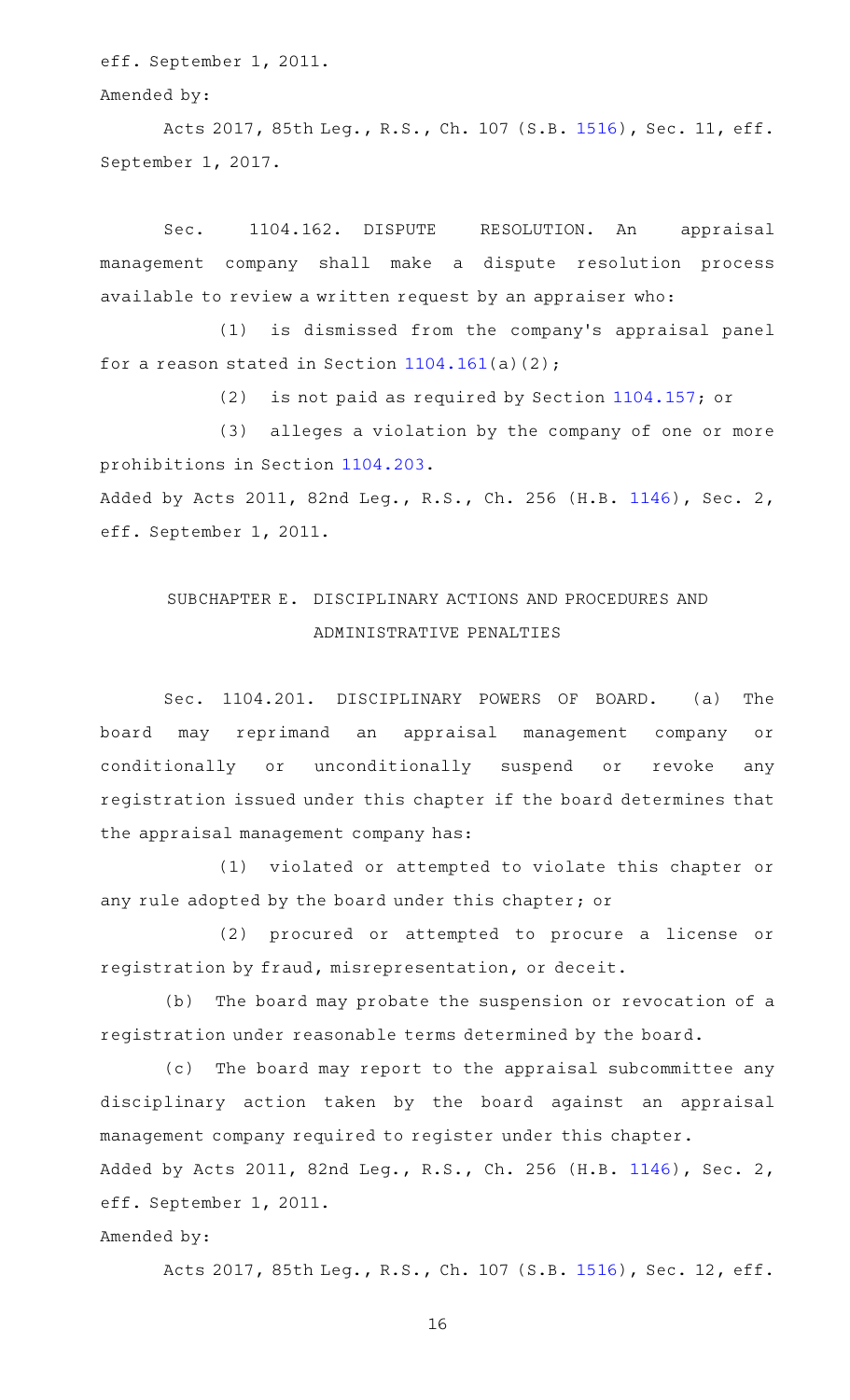Sec. 1104.202. ADMINISTRATIVE PENALTY. (a) In addition to any other disciplinary action under this chapter, the board may impose an administrative penalty against a person who violates this chapter or a rule adopted under this chapter.

(b) The amount of the administrative penalty may not exceed \$10,000 for each violation. Each day of a continuing violation is a separate violation.

(c) The amount of the penalty shall be based on:

- $(1)$  the seriousness of the violation;
- $(2)$  the history of previous violations;
- (3) the amount necessary to deter a future violation;
- $(4)$  efforts made to correct the violation; and
- (5) any other matter that justice may require.

(d) Notwithstanding any other law, an administrative penalty collected under this section must be deposited in a restricted fund maintained and operated by the board to develop educational programs for appraisers or to conduct studies that enhance consumer protection.

Added by Acts 2011, 82nd Leg., R.S., Ch. 256 (H.B. [1146](http://www.legis.state.tx.us/tlodocs/82R/billtext/html/HB01146F.HTM)), Sec. 2, eff. September 1, 2011.

Amended by:

Acts 2017, 85th Leg., R.S., Ch. 107 (S.B. [1516\)](http://www.legis.state.tx.us/tlodocs/85R/billtext/html/SB01516F.HTM), Sec. 13, eff. September 1, 2017.

Sec. 1104.203. PROHIBITED PRACTICES. (a) An appraisal management company or an employee, director, officer, or agent of an appraisal management company may not:

 $(1)$  cause or attempt to cause the appraised value of a property assigned under an appraisal to be based on any factor other than the independent judgment of the appraiser;

(2) cause or attempt to cause the mischaracterization of the appraised value of a property in conjunction with a consumer credit transaction;

(3) seek to influence an appraiser or otherwise to encourage a targeted value in order to facilitate the making or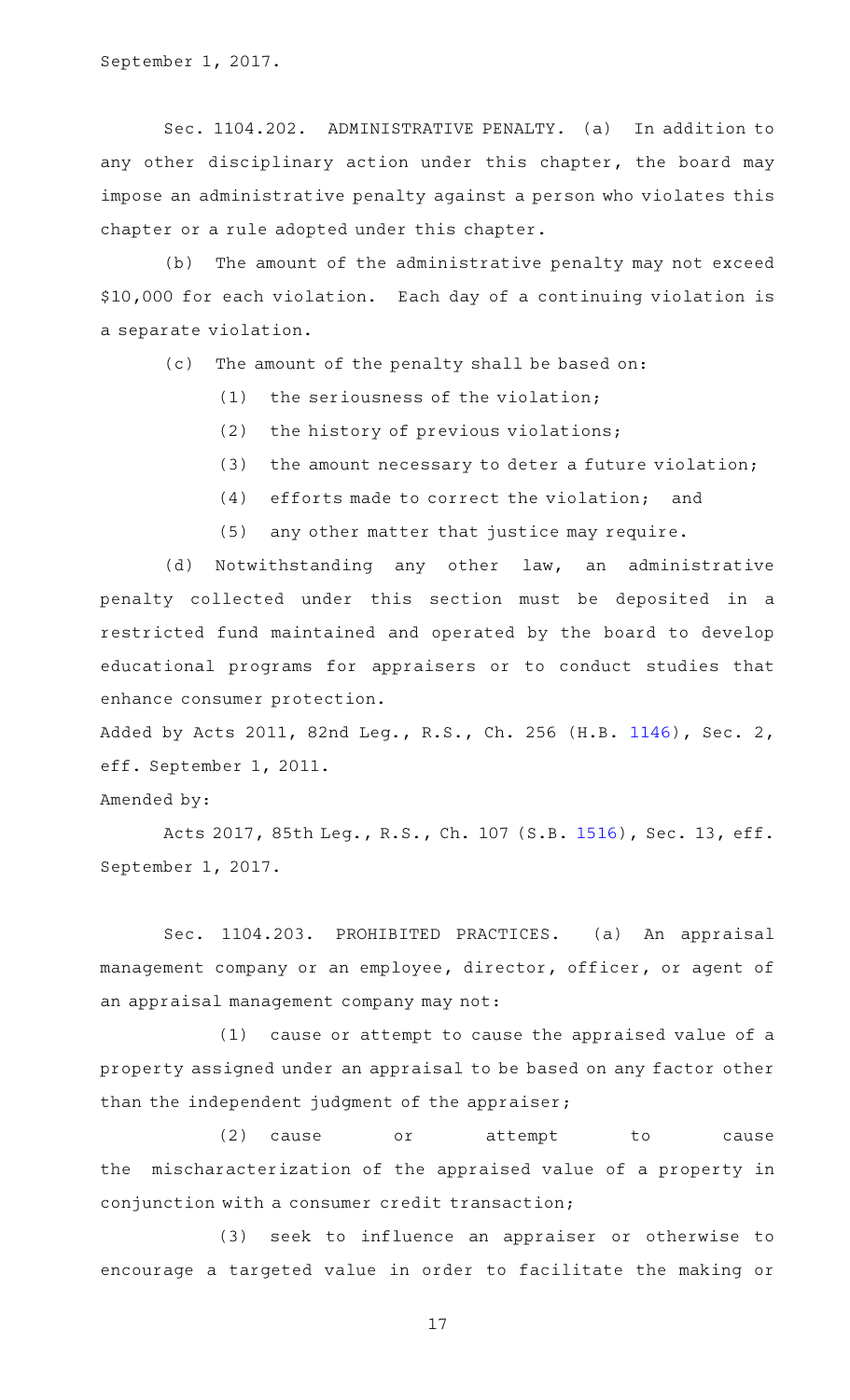pricing of a consumer credit transaction;

 $(4)$  alter, modify, or otherwise change a completed appraisal report submitted by an appraiser by:

(A) altering or removing the appraiser's signature or seal; or

 $(B)$  adding information to, removing information from, or changing information contained in the appraisal report, including any disclosure submitted by an appraiser in or with the report;

(5) condition the request for an appraisal or the payment of an appraisal fee, salary, or bonus on the opinion, conclusion, or valuation to be reached, or on a preliminary estimate or opinion requested from an appraiser;

(6) request that an appraiser provide an estimated, predetermined, or desired valuation in an appraisal report, or provide estimated values or comparable sales at any time before the appraiser 's completion of an appraisal;

(7) provide to an appraiser an anticipated, estimated, encouraged, or desired value for a subject property or a proposed or target amount to be loaned to the borrower, except that a copy of the sales contract for a purchase transaction may be provided;

(8) make any part of the appraiser's fee or the appraisal management company 's fee contingent on a favorable outcome, including:

 $(A)$  a loan closing; or

(B) a specific valuation being achieved by the appraiser in the appraisal report;

(9) withhold or threaten to withhold timely payment for an appraisal report or appraisal services rendered when the appraisal report or services are provided in accordance with the contract between the parties;

(10) withhold or threaten to withhold future business from an appraiser;

(11) demote or terminate or threaten to demote or terminate an appraiser;

(12) expressly or impliedly promise future business, promotions, or increased compensation for an appraiser;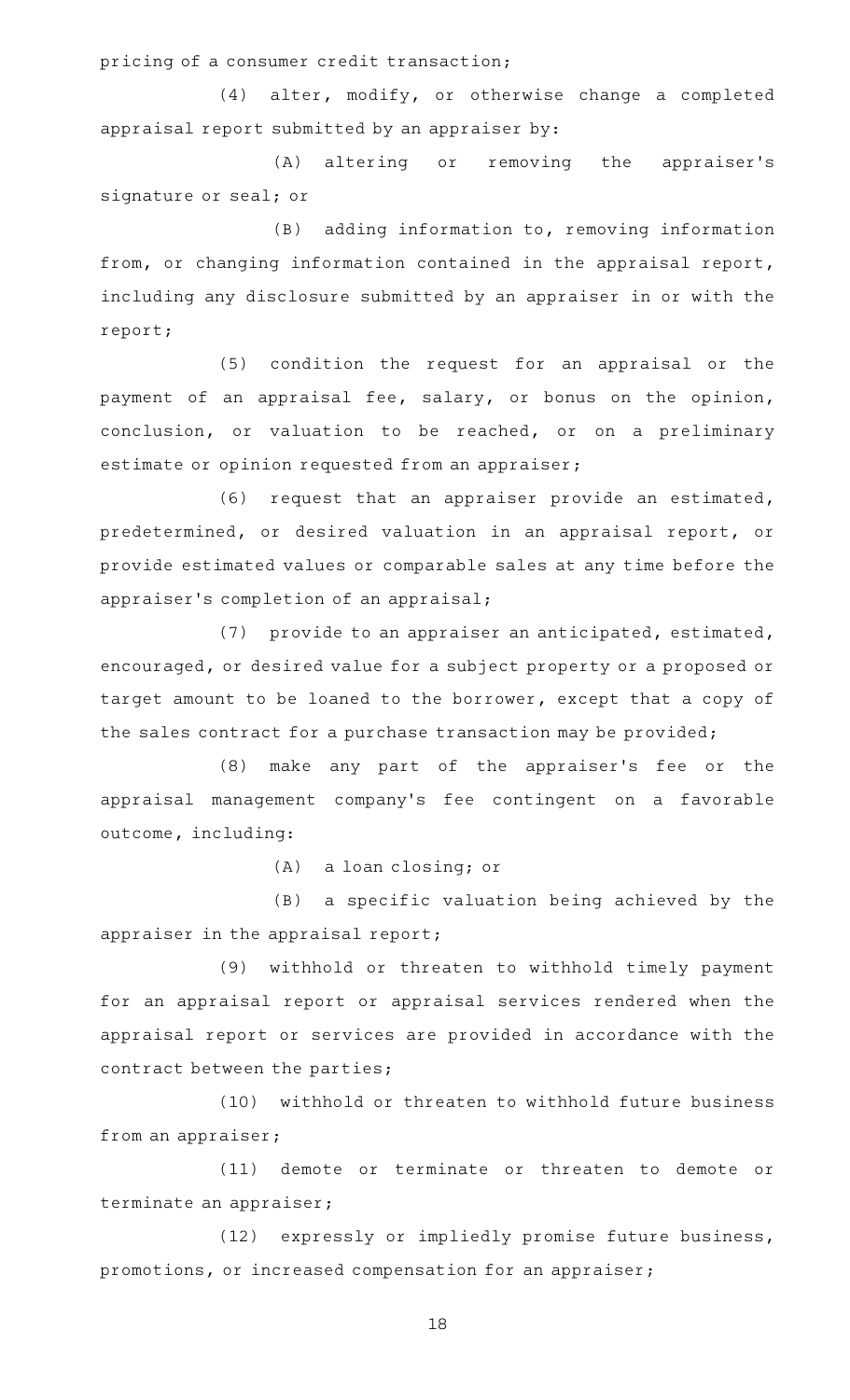(13) provide to an appraiser, or any person related to the appraiser, stock or other financial or nonfinancial benefits;

(14) allow the removal of an appraiser from an appraisal panel, without prior written notice to the appraiser;

(15) obtain, use, or pay for a second or subsequent appraisal or order an automated valuation model in connection with a mortgage financing transaction unless:

(A) there is a reasonable basis to believe that the initial appraisal was flawed or tainted and that basis is clearly and appropriately noted in the loan file;

(B) the subsequent appraisal or automated valuation model is done under a bona fide pre-funding or post-funding appraisal review or quality control process; or

(C) the subsequent appraisal or automated valuation model is otherwise required or permitted by federal or state law;

(16) prohibit legal and allowable communication between the appraiser and:

 $(A)$  the lender;

(B) a real estate license holder; or

 $(C)$  any other person from whom the appraiser, in the appraiser 's own professional judgment, believes information would be relevant;

(17) refuse to accept an appraisal report prepared by more than one appraiser if an appraiser provides substantial assistance to another appraiser in the preparation of the report, unless the appraisal assignment names an individual appraiser or the statement of work requires an unassisted report; or

 $(18)$  require an appraiser to:

 $(A)$  prepare an appraisal report if the appraiser, in the appraiser's own professional judgment, believes the appraiser does not have the necessary expertise for the specific geographic area and the appraiser has notified the company of this belief;

(B) prepare an appraisal report under a schedule that the appraiser, in the appraiser 's own professional judgment, believes does not afford the appraiser the ability to meet all the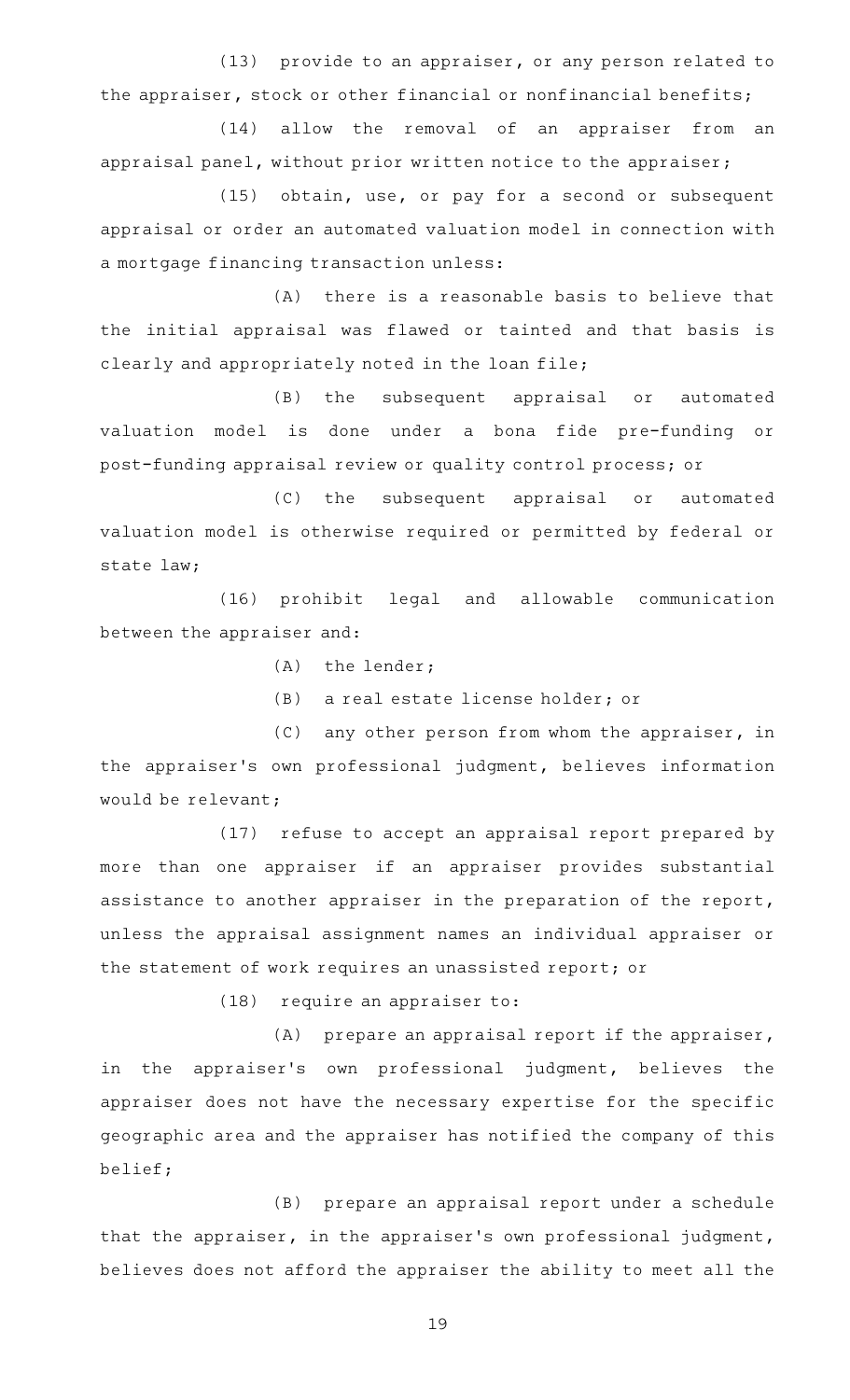relevant legal and professional obligations if the appraiser has notified the company of this belief;

(C) provide the appraisal management company with the appraiser 's digital signature or seal;

(D) modify any aspect of an appraisal report without the appraiser's agreement that the modification is appropriate;

(E) engage in any act or practice that does not comply with:

(i) the Uniform Standards of Professional Appraisal Practice; or

(ii) any assignment conditions and certifications required by the client;

(F) engage in any other act or practice that impairs or attempts to impair an appraiser's independence, objectivity, or impartiality;

(G) enter into an agreement to not serve on the panel of another appraisal management company;

(H) indemnify or hold harmless the appraisal management company against liability except liability for errors and omissions by the appraiser; or

(I) pay a fee imposed on the appraisal management company under Section [1104.052.](http://www.statutes.legis.state.tx.us/GetStatute.aspx?Code=OC&Value=1104.052)

 $(a-1)$  For purposes of Subsection  $(a)$ , a fee paid by an appraisal management company to an appraiser for appraisal services is not a financial benefit.

(b) Subsection (a) may not be construed to prohibit:

(1) an appraiser from reimbursing an appraisal management company for the actual cost of discretionary services provided to the appraiser;

(2) an appraiser from voluntarily providing the appraiser 's digital signature to another person;

(3) an appraisal management company from asking an appraiser, after a report is delivered, to:

(A) consider additional appropriate property information, including the consideration of additional comparable properties to make or support an appraisal;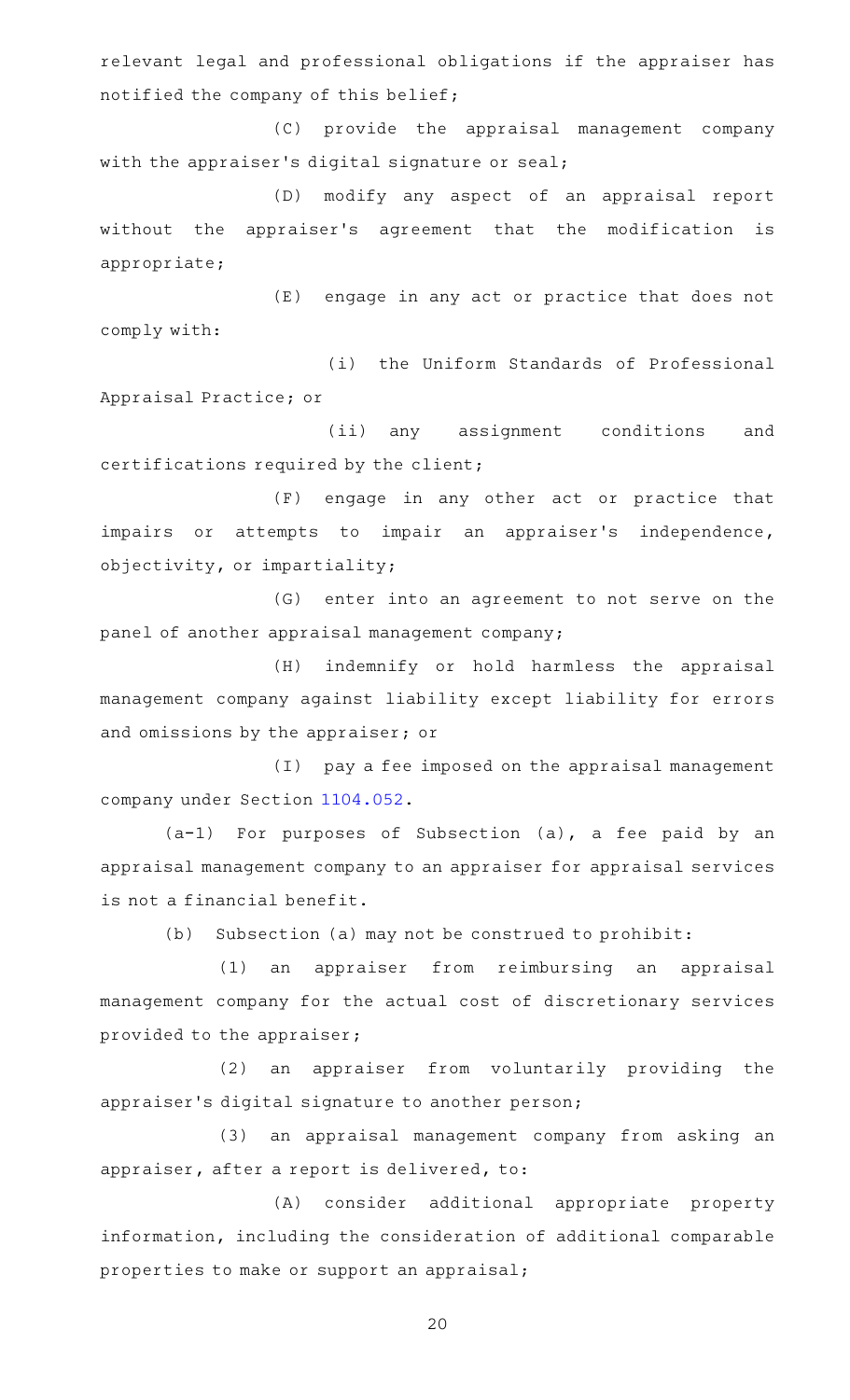(B) provide further detail, substantiation, or explanation for the appraiser 's value conclusion; or

 $(C)$  correct errors in the appraisal report;

(4) an appraisal management company from requiring an appraiser to provide advance notice of and an opportunity for the appraisal management company to participate in any legal and allowable communications between the appraiser and a lender; or

(5) a copy of an executed contract for a purchase transaction being provided to an appraiser.

(c) The board may institute a disciplinary action or impose an administrative penalty under Chapter [1103](http://www.statutes.legis.state.tx.us/GetStatute.aspx?Code=OC&Value=1103) against an appraiser who, while acting as an employee, officer, or agent of an appraisal management company, engages in conduct prohibited by Subsection (a).

Added by Acts 2011, 82nd Leg., R.S., Ch. 256 (H.B. [1146](http://www.legis.state.tx.us/tlodocs/82R/billtext/html/HB01146F.HTM)), Sec. 2, eff. September 1, 2011.

Amended by:

Acts 2017, 85th Leg., R.S., Ch. 107 (S.B. [1516\)](http://www.legis.state.tx.us/tlodocs/85R/billtext/html/SB01516F.HTM), Sec. 14, eff. September 1, 2017.

Sec. 1104.204. COMPLAINT. (a) Any person, including a member of the board, may file with the board a written complaint on a form prescribed by the board.

(b) The board, on its own motion, may file a complaint against:

(1) an appraisal management company registered under this chapter;

(2) a controlling person; or

(3) a person who engages in an activity for which registration is required under this chapter without being registered.

Added by Acts 2011, 82nd Leg., R.S., Ch. 256 (H.B. [1146](http://www.legis.state.tx.us/tlodocs/82R/billtext/html/HB01146F.HTM)), Sec. 2, eff. September 1, 2011.

Amended by:

Acts 2017, 85th Leg., R.S., Ch. 107 (S.B. [1516\)](http://www.legis.state.tx.us/tlodocs/85R/billtext/html/SB01516F.HTM), Sec. 15, eff. September 1, 2017.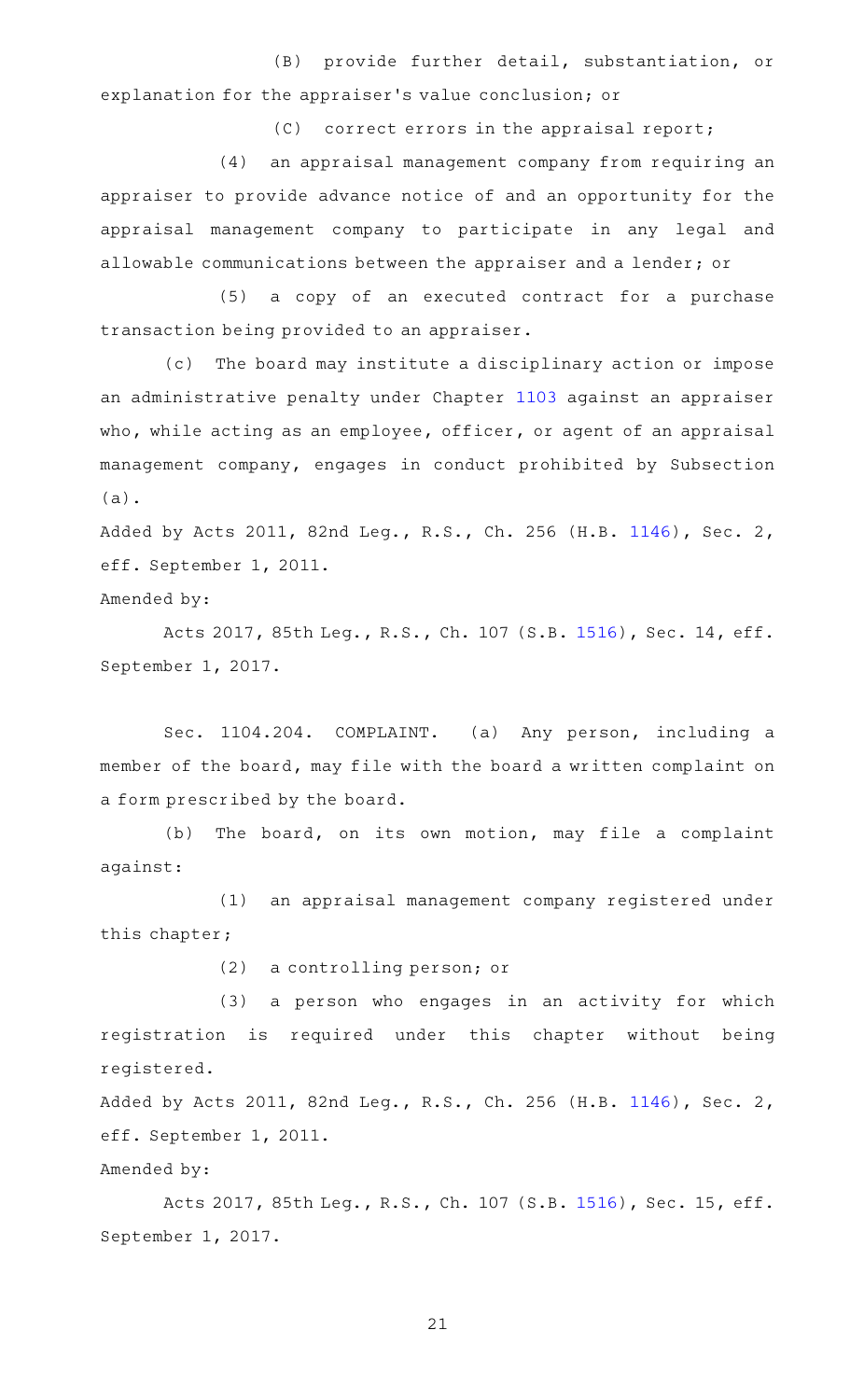Sec. 1104.205. REVIEW AND INVESTIGATION. (a) On receipt of a complaint or on its own motion, the board shall review and investigate an alleged act or omission that the board believes is a ground for disciplinary action.

(b) An investigator designated by the presiding officer of the board or commissioner shall investigate each allegation in a complaint to determine whether probable cause exists for a hearing on the complaint.

(c) If the board determines that a complaint does not present facts that are grounds for disciplinary action, the board or the commissioner shall dismiss the complaint and may not take further action.

(d) An investigation of an alleged violation by a person registered under this chapter may not be terminated solely on the basis that the person fails to renew the registration. Added by Acts 2011, 82nd Leg., R.S., Ch. 256 (H.B. [1146](http://www.legis.state.tx.us/tlodocs/82R/billtext/html/HB01146F.HTM)), Sec. 2,

eff. September 1, 2011.

Amended by:

Acts 2017, 85th Leg., R.S., Ch. 107 (S.B. [1516\)](http://www.legis.state.tx.us/tlodocs/85R/billtext/html/SB01516F.HTM), Sec. 16, eff. September 1, 2017.

Sec. 1104.206. GENERAL SUBPOENA AUTHORITY. (a) The board may request and, if necessary, compel by subpoena:

(1) the attendance of witnesses for examination under oath; and

(2) the production of records, documents, and other evidence relevant to the investigation of an alleged violation of this chapter for inspection and copying.

(b) The board may also issue a subpoena for purposes of an investigation of a complaint to determine whether the board should institute a contested case proceeding.

(c) If a person does not comply with a subpoena, the board, acting through the attorney general, may file suit to enforce the subpoena in a district court in Travis County or in the county in which a hearing conducted by the board may be held.

(d) The court shall order compliance with the subpoena if the court finds that good cause exists for the issuance of the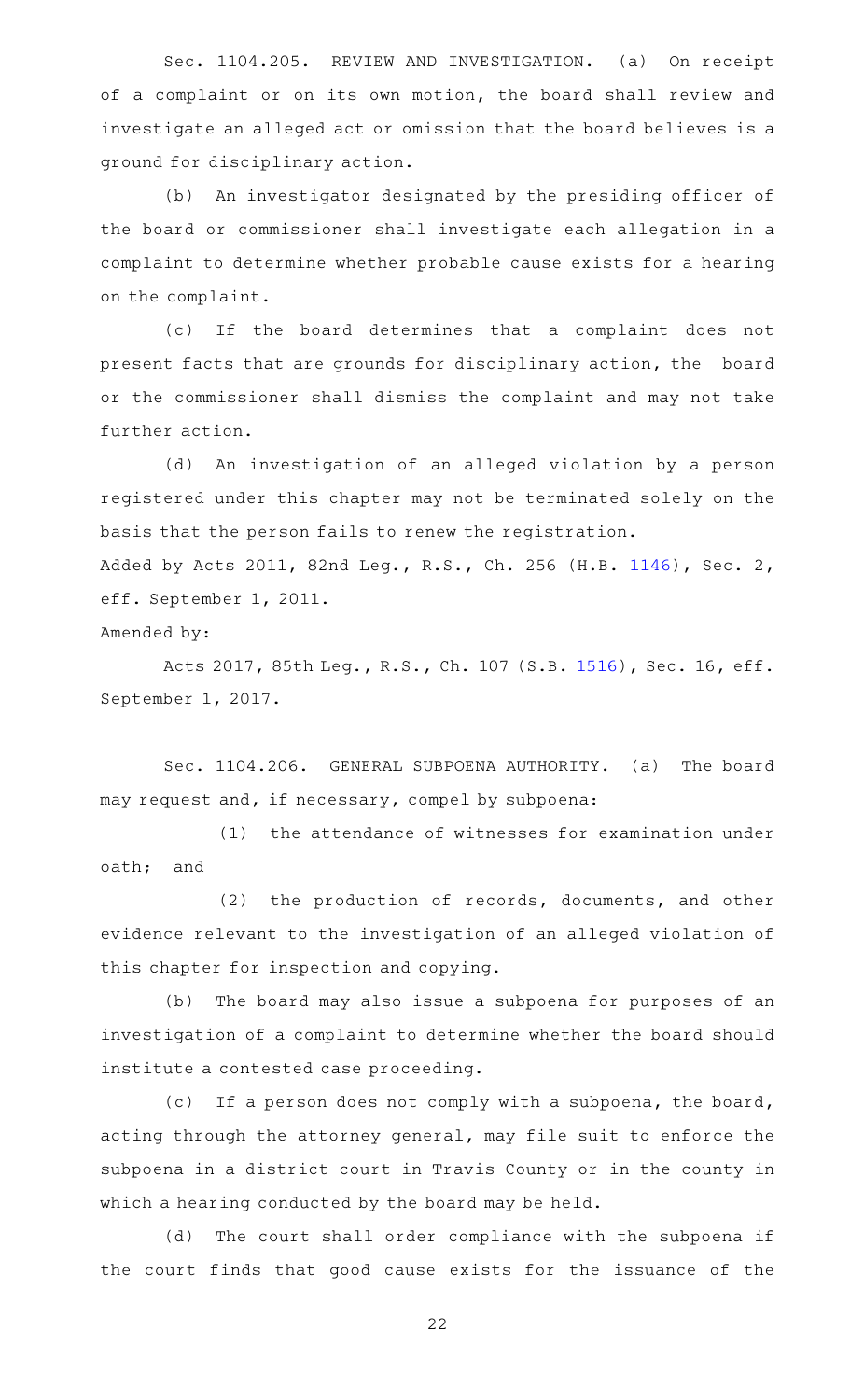subpoena.

Added by Acts 2011, 82nd Leg., R.S., Ch. 256 (H.B. [1146](http://www.legis.state.tx.us/tlodocs/82R/billtext/html/HB01146F.HTM)), Sec. 2, eff. September 1, 2011.

Sec. 1104.207. REPORT OF INVESTIGATION REQUIRED. (a) At the conclusion of the investigation of a complaint, the investigator shall submit to the board a written report to enable the board to determine what further action is necessary.

 $(b)$  The report must contain:

 $(1)$  statements of fact;

 $(2)$  the recommendations of the investigator; and

(3) the position or defense of the investigated appraisal management company. Added by Acts 2011, 82nd Leg., R.S., Ch. 256 (H.B. [1146](http://www.legis.state.tx.us/tlodocs/82R/billtext/html/HB01146F.HTM)), Sec. 2,

eff. September 1, 2011.

Sec. 1104.208. ACTION BASED ON REPORT. (a) Based on the report submitted under Section [1104.207](http://www.statutes.legis.state.tx.us/GetStatute.aspx?Code=OC&Value=1104.207), the board may:

(1) order further investigation of the complaint;

(2) permit the person who is the subject of the complaint to participate in a voluntary discussion of the facts and circumstances of the alleged violation;

(3) determine that there is not probable cause to believe that a violation occurred and dismiss the case; or

(4) determine that there is probable cause to believe that a violation occurred and enter into an agreed order with the respondent under Section [1104.2081](http://www.statutes.legis.state.tx.us/GetStatute.aspx?Code=OC&Value=1104.2081) or proceed as the complainant with a contested case hearing under Chapter [2001,](http://www.statutes.legis.state.tx.us/GetStatute.aspx?Code=GV&Value=2001) Government Code.

(b) The board by rule may delegate any of its authority under Subsection (a) to the commissioner. Added by Acts 2011, 82nd Leg., R.S., Ch. 256 (H.B. [1146](http://www.legis.state.tx.us/tlodocs/82R/billtext/html/HB01146F.HTM)), Sec. 2,

eff. September 1, 2011.

Amended by:

Acts 2017, 85th Leg., R.S., Ch. 107 (S.B. [1516\)](http://www.legis.state.tx.us/tlodocs/85R/billtext/html/SB01516F.HTM), Sec. 17, eff. September 1, 2017.

Sec. 1104.2081. AGREED ORDER. (a) The board may negotiate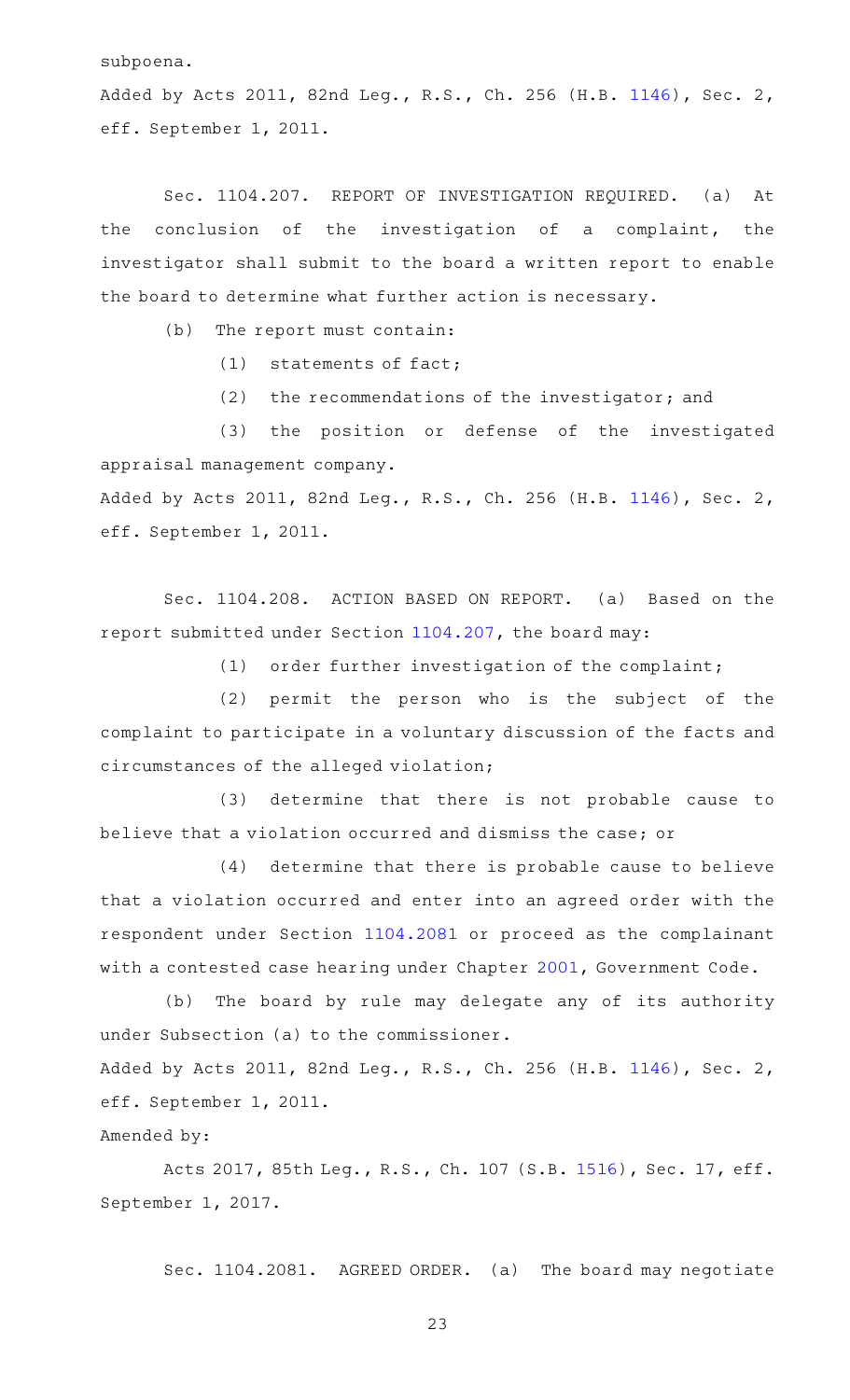a settlement and enter into an agreed order with an appraisal management company or other person who is the subject of a complaint under this subchapter.

(b) An agreed order must be:

 $(1)$  approved by the board; and

(2) signed by the commissioner and the appraisal management company or other person who is the subject of the complaint.

(c) A board member who participates in negotiating an agreed order under this section is disqualified from participating in the adjudication of a contested case that results from the negotiation.

(d) An appraisal management company or other person who consents to negotiate under this section waives the right to notice and the opportunity to be heard under Chapter [2001](http://www.statutes.legis.state.tx.us/GetStatute.aspx?Code=GV&Value=2001), Government Code, during the negotiation.

(e) An appraisal management company or other person who enters into an agreed order under this section may be disciplined for failure to comply with the agreed order.

Added by Acts 2017, 85th Leg., R.S., Ch. 107 (S.B. [1516\)](http://www.legis.state.tx.us/tlodocs/85R/billtext/html/SB01516F.HTM), Sec. 18, eff. September 1, 2017.

Sec. 1104.2082. CONFIDENTIALITY OF INVESTIGATION MATERIAL. (a) Information or material, including any investigation file, is confidential and not subject to disclosure under Chapter [552](http://www.statutes.legis.state.tx.us/GetStatute.aspx?Code=GV&Value=552), Government Code, or any other means of legal compulsion for release, including disclosure, discovery, or subpoena, if the information or material is prepared or compiled by the board in connection with a complaint, investigation, or audit of any person subject to the jurisdiction of the board.

(b) Notwithstanding Subsection (a), information or material prepared or compiled by the board in connection with a complaint, investigation, or audit may be disclosed:

 $(1)$  to the respondent;

 $(2)$  to a person providing a service to the board, including an expert or other witness, or an investigator, if the information is necessary for preparation for, or a presentation in, a disciplinary proceeding against an applicant or license holder,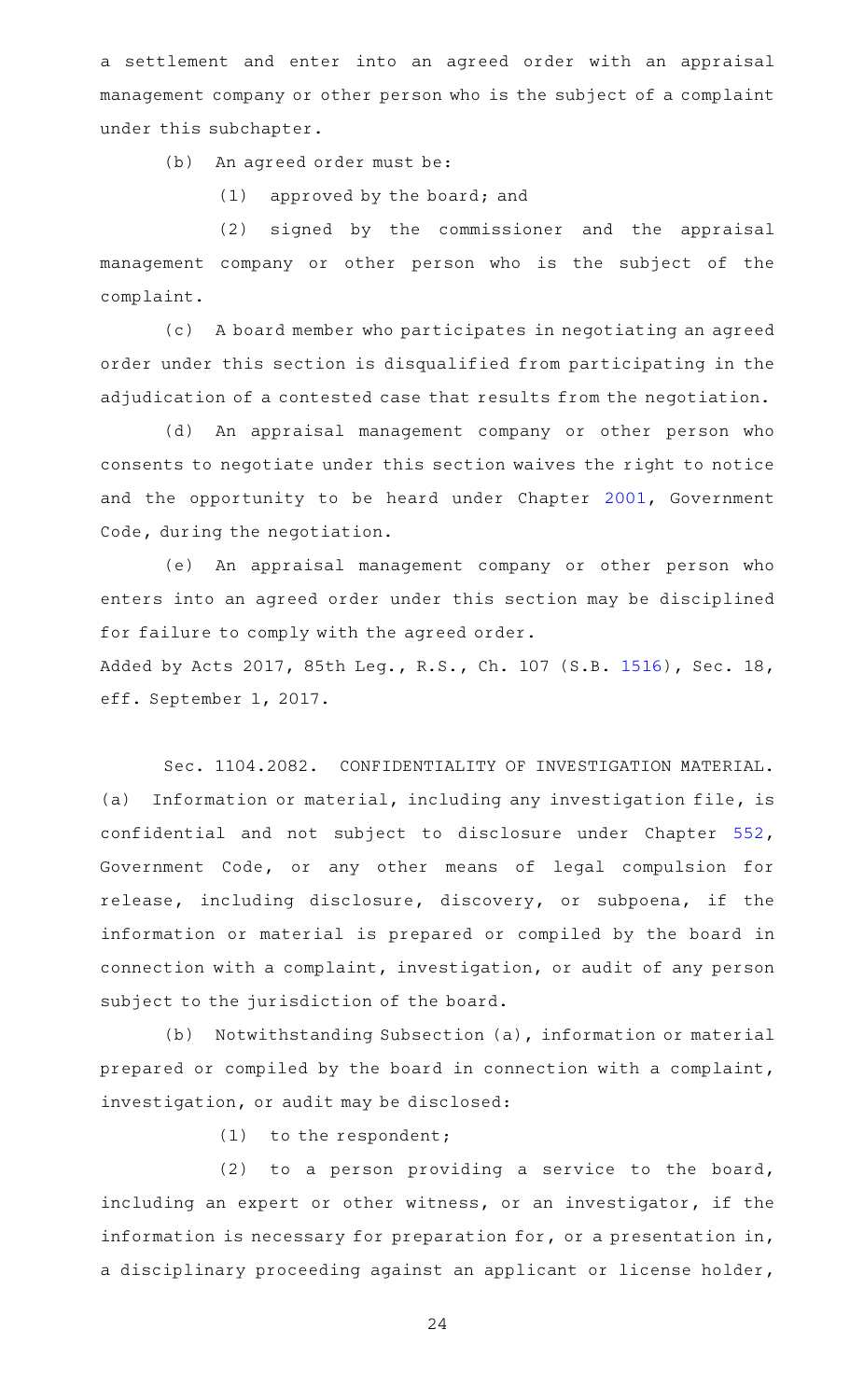or a subsequent trial or appeal taken from a disciplinary proceeding;

(3) to an entity in another jurisdiction that licenses, registers, credentials, or disciplines any person subject to the jurisdiction of the board;

 $(4)$  to a law enforcement agency;

(5) to the State Office of Administrative Hearings; or

(6) to the board, or a panel of the board, for use during any proceeding conducted by the State Office of Administrative Hearings or in a subsequent trial or appeal of a board action or order.

(c) The release of information under Subsection (b) is not a voluntary disclosure for purposes of Section [552.007,](http://www.statutes.legis.state.tx.us/GetStatute.aspx?Code=GV&Value=552.007) Government Code.

(d) The board may require that a confidentiality agreement be signed by a person entitled to receive information under Subsection (b) before releasing the information.

(e) The board may withhold information or material described by Subsection (a) without requesting a decision from the attorney general under Subchapter G, Chapter [552](http://www.statutes.legis.state.tx.us/GetStatute.aspx?Code=GV&Value=552), Government Code.

 $(e-1)$  The board shall protect the identity of a complainant to the extent possible by excluding the complainant 's identifying information from a complaint notice sent to a respondent.

(f) Notwithstanding Subsection (a), on the dismissal or final resolution of a complaint, investigation, or audit, information or material prepared or compiled by the board in connection with the complaint, investigation, or audit, including a completed audit report or a final order of the board, is subject to disclosure under Chapter [321](http://www.statutes.legis.state.tx.us/GetStatute.aspx?Code=GV&Value=321) or [552,](http://www.statutes.legis.state.tx.us/GetStatute.aspx?Code=GV&Value=552) Government Code.

Added by Acts 2017, 85th Leg., R.S., Ch. 107 (S.B. [1516\)](http://www.legis.state.tx.us/tlodocs/85R/billtext/html/SB01516F.HTM), Sec. 18, eff. September 1, 2017.

Amended by:

Acts 2019, 86th Leg., R.S., Ch. 334 (S.B. [624\)](http://www.legis.state.tx.us/tlodocs/86R/billtext/html/SB00624F.HTM), Sec. 36, eff. September 1, 2019.

Sec. 1104.209. NOTICE OF VIOLATION AND PENALTY. (a) If, after investigating a possible violation and the facts surrounding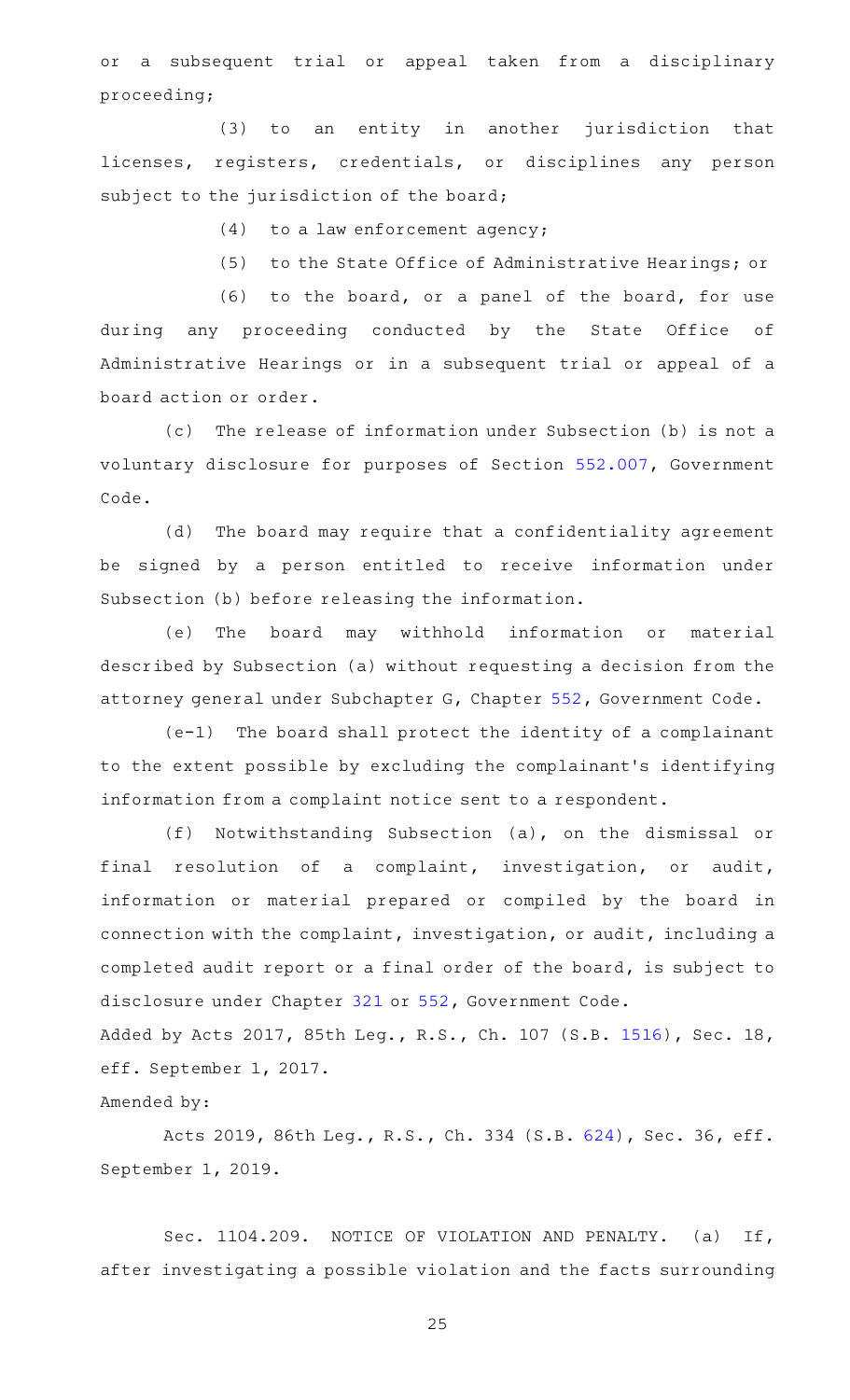that possible violation, the board determines that a violation occurred, the board shall give written notice of the violation to the person alleged to have committed the violation.

 $(b)$  The notice must:

 $(1)$  include a summary of the alleged violation;

(2) state the recommended sanction, including the amount of the proposed administrative penalty; and

(3) inform the person of the person's right to a hearing on the occurrence of the violation, the amount of the penalty, or both.

(c) Not later than the 20th day after the date the person receives the notice, the person may:

(1) accept the board's determination, including the proposed administrative penalty; or

(2) make a written request for a hearing on that determination.

Added by Acts 2011, 82nd Leg., R.S., Ch. 256 (H.B. [1146](http://www.legis.state.tx.us/tlodocs/82R/billtext/html/HB01146F.HTM)), Sec. 2, eff. September 1, 2011.

Sec. 1104.210. PENALTY TO BE PAID. If the person accepts the board's determination or fails to respond to the notice in a timely manner, the board by order shall approve the determination and impose the proposed penalty.

Added by Acts 2011, 82nd Leg., R.S., Ch. 256 (H.B. [1146](http://www.legis.state.tx.us/tlodocs/82R/billtext/html/HB01146F.HTM)), Sec. 2, eff. September 1, 2011.

Amended by:

Acts 2017, 85th Leg., R.S., Ch. 107 (S.B. [1516\)](http://www.legis.state.tx.us/tlodocs/85R/billtext/html/SB01516F.HTM), Sec. 19, eff. September 1, 2017.

Sec. 1104.211. TEMPORARY SUSPENSION. (a) The presiding officer of the board shall appoint a three-member disciplinary panel consisting of board members to determine whether a person 's registration under this chapter should be temporarily suspended.

(b) If the disciplinary panel determines from the information presented to the panel that a person registered under this chapter would, by the person's continuation in practice, constitute a continuing threat to the public welfare, the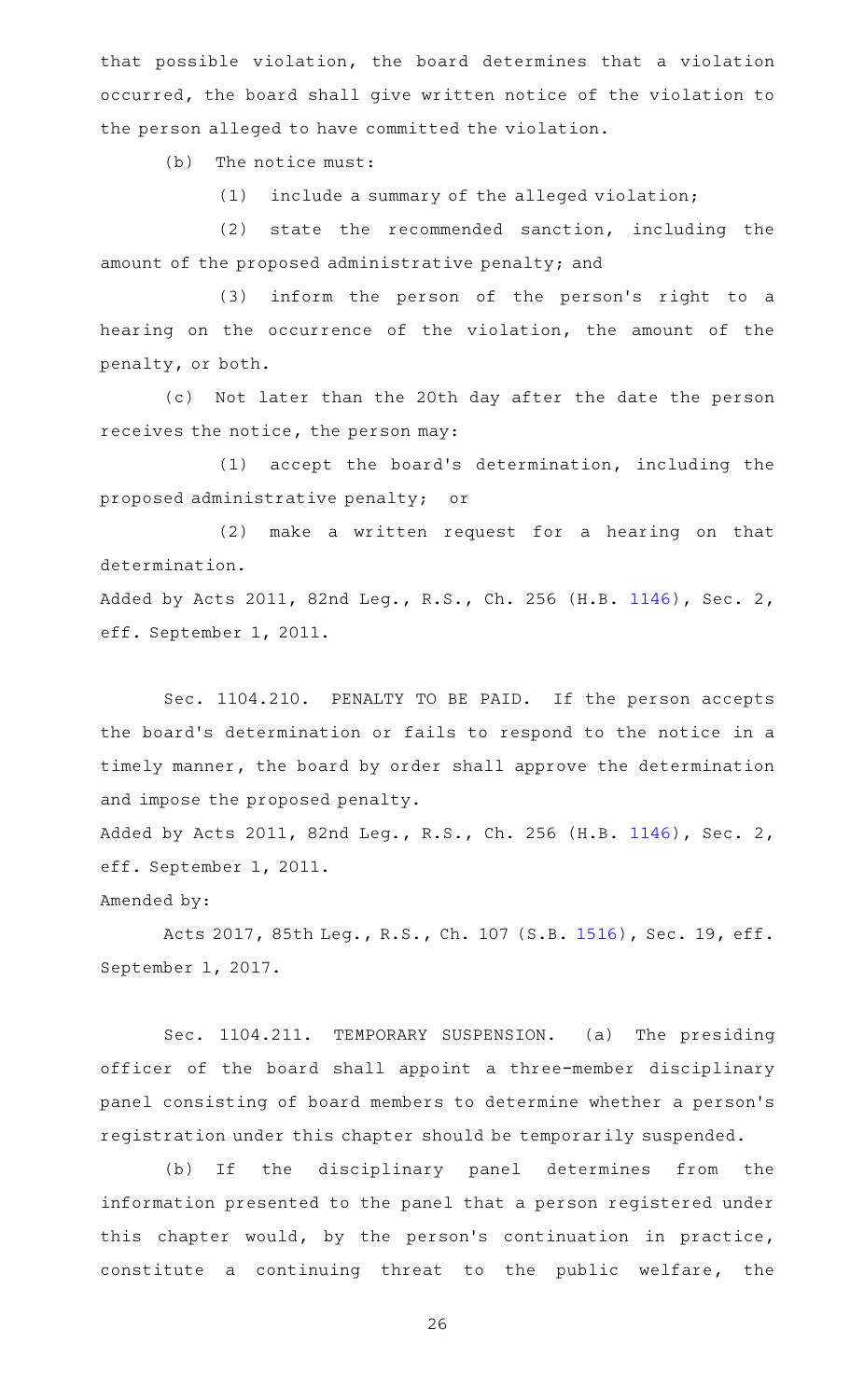disciplinary panel shall temporarily suspend the person's registration.

(c)AAA registration may be suspended under this section without notice or hearing on the complaint if:

(1) institution of proceedings for a contested case hearing is initiated simultaneously with the temporary suspension; and

(2) a hearing is held under Chapter [2001](http://www.statutes.legis.state.tx.us/GetStatute.aspx?Code=GV&Value=2001), Government Code, and this chapter as soon as possible.

(d) A temporary suspension under this section automatically expires after 45 days if the board has not scheduled a hearing to take place within that time or if, at the board's request, the hearing is continued beyond the 45th day.

(e) Notwithstanding Chapter [551](http://www.statutes.legis.state.tx.us/GetStatute.aspx?Code=GV&Value=551), Government Code, the disciplinary panel may hold a meeting by telephone conference call if immediate action is required and convening the panel at one location is inconvenient for any member of the panel. Added by Acts 2011, 82nd Leg., R.S., Ch. 256 (H.B. [1146](http://www.legis.state.tx.us/tlodocs/82R/billtext/html/HB01146F.HTM)), Sec. 2, eff. September 1, 2011.

Sec. 1104.212. NOTICE OF HEARING. Not later than the 30th day before the date of a contested case hearing, the board shall personally deliver or send by certified mail notice of the hearing to the parties to the hearing.

Added by Acts 2011, 82nd Leg., R.S., Ch. 256 (H.B. [1146](http://www.legis.state.tx.us/tlodocs/82R/billtext/html/HB01146F.HTM)), Sec. 2, eff. September 1, 2011.

Amended by:

Acts 2017, 85th Leg., R.S., Ch. 107 (S.B. [1516\)](http://www.legis.state.tx.us/tlodocs/85R/billtext/html/SB01516F.HTM), Sec. 20, eff. September 1, 2017.

Sec. 1104.2121. ATTORNEY GENERAL REPRESENTATION. The attorney general may not represent the board in a contested case before the State Office of Administrative Hearings. Added by Acts 2017, 85th Leg., R.S., Ch. 107 (S.B. [1516\)](http://www.legis.state.tx.us/tlodocs/85R/billtext/html/SB01516F.HTM), Sec. 21, eff. September 1, 2017.

Sec. 1104.2122. IMMUNITY OF WITNESSES. (a) The board in a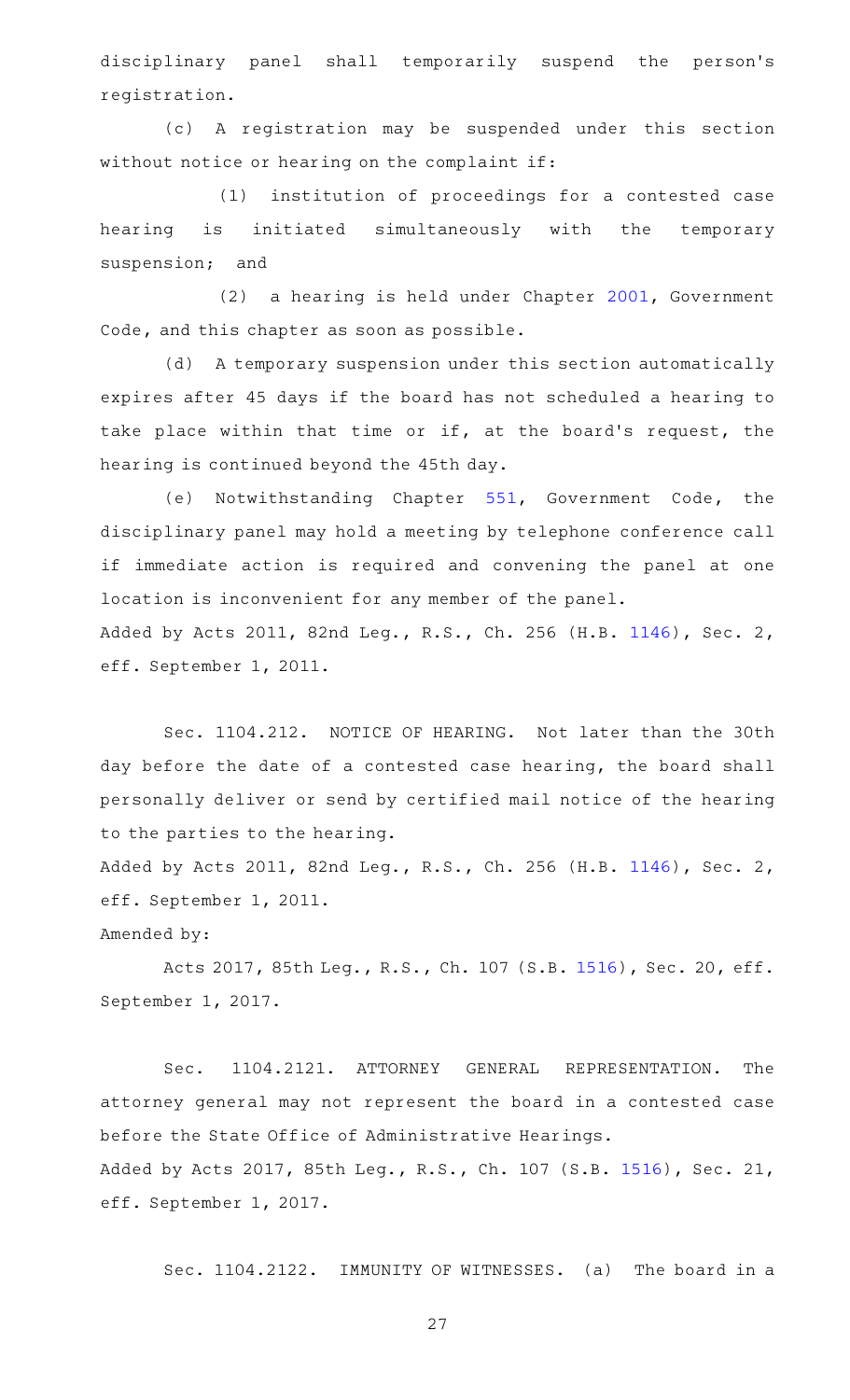contested case hearing may grant a witness immunity from disciplinary action by the board.

(b) The official record of the hearing must include the reason for granting immunity. Added by Acts 2017, 85th Leg., R.S., Ch. 107 (S.B. [1516\)](http://www.legis.state.tx.us/tlodocs/85R/billtext/html/SB01516F.HTM), Sec. 21, eff. September 1, 2017.

Sec. 1104.213. APPLICABILITY OF ADMINISTRATIVE PROCEDURE LAW. Except as otherwise provided by this chapter, a proceeding under this subchapter is subject to Chapter [2001,](http://www.statutes.legis.state.tx.us/GetStatute.aspx?Code=GV&Value=2001) Government Code. Added by Acts 2011, 82nd Leg., R.S., Ch. 256 (H.B. [1146](http://www.legis.state.tx.us/tlodocs/82R/billtext/html/HB01146F.HTM)), Sec. 2, eff. September 1, 2011.

Sec. 1104.2131. RECORD OF PROCEEDINGS. (a) Contested case proceedings shall be recorded by:

(1) mechanical or electrical means; or

 $(2)$  a certified shorthand reporter.

(b) At the request of a party, the proceedings or any part of the proceedings shall be transcribed. The expense of the transcription shall be charged to the requesting party.

(c) The recording, stenographic notes, or transcription of oral proceedings shall be maintained by the board until at least the fifth anniversary of the date of the decision in the contested case. Added by Acts 2017, 85th Leg., R.S., Ch. 107 (S.B. [1516\)](http://www.legis.state.tx.us/tlodocs/85R/billtext/html/SB01516F.HTM), Sec. 21, eff. September 1, 2017.

Sec. 1104.2132. FAILURE TO APPEAR; COSTS. (a) If a respondent receives proper notice of a contested case hearing but does not appear in person at the hearing, the administrative law judge may conduct the hearing or enter an order, as the administrative law judge determines appropriate.

(b) The respondent is bound by the results of the hearing to the same extent as if the respondent had appeared.

(c) The administrative law judge may award reasonable costs to the board on a request for and proof of costs incurred if the respondent fails to appear at the hearing. In this subsection, the term "costs" means all costs associated with the hearing, including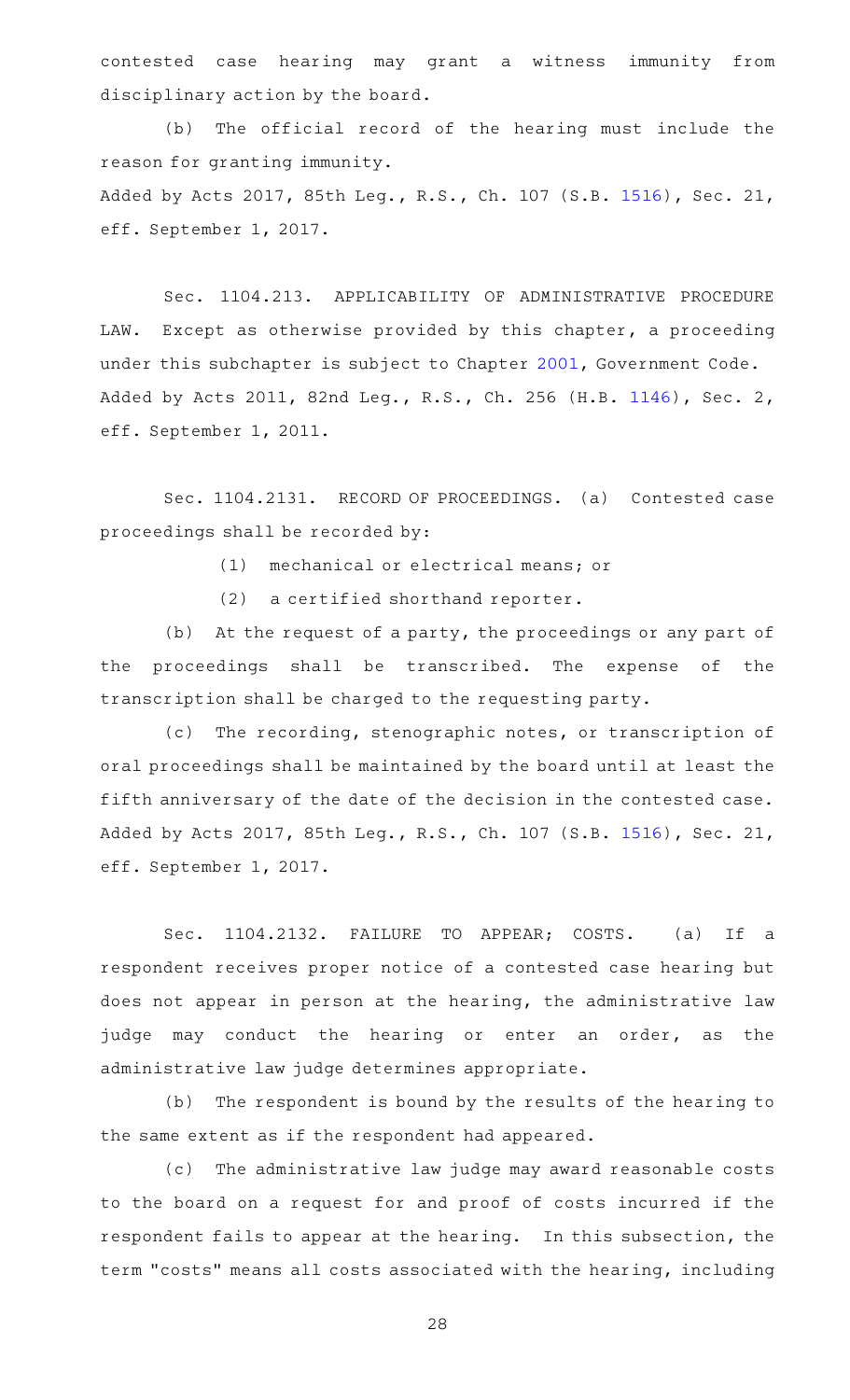the costs charged by the State Office of Administrative Hearings and any costs related to hearing preparation, discovery, depositions, subpoenas, service of process, witness expenses, travel expenses, and investigation expenses. Added by Acts 2017, 85th Leg., R.S., Ch. 107 (S.B. [1516\)](http://www.legis.state.tx.us/tlodocs/85R/billtext/html/SB01516F.HTM), Sec. 21, eff. September 1, 2017.

Sec. 1104.214. ACTION AFTER HEARING. On conclusion of a contested case hearing under this subchapter, the administrative law judge shall:

(1) make findings of fact and conclusions of law; and

(2) issue to the board a proposal for decision that the board take one or more of the following actions:

 $(A)$  dismiss the charges;

(B) revoke the appraisal management company's registration;

(C) suspend the registration of the appraisal management company for a period of not more than five years;

(D) impose a period of probation, with or without conditions;

(E) issue a public or private reprimand or a warning;

(F) impose an administrative penalty; or

(G) require the payment of costs expended by the board associated with the contested case, including:

 $(i)$  attorney's fees;

(ii) the costs charged by the State Office of Administrative Hearings; and

(iii) any administrative costs associated with the hearing, including witness expenses, travel expenses, and investigation expenses.

Added by Acts 2011, 82nd Leg., R.S., Ch. 256 (H.B. [1146](http://www.legis.state.tx.us/tlodocs/82R/billtext/html/HB01146F.HTM)), Sec. 2, eff. September 1, 2011.

Amended by:

Acts 2017, 85th Leg., R.S., Ch. 107 (S.B. [1516\)](http://www.legis.state.tx.us/tlodocs/85R/billtext/html/SB01516F.HTM), Sec. 22, eff. September 1, 2017.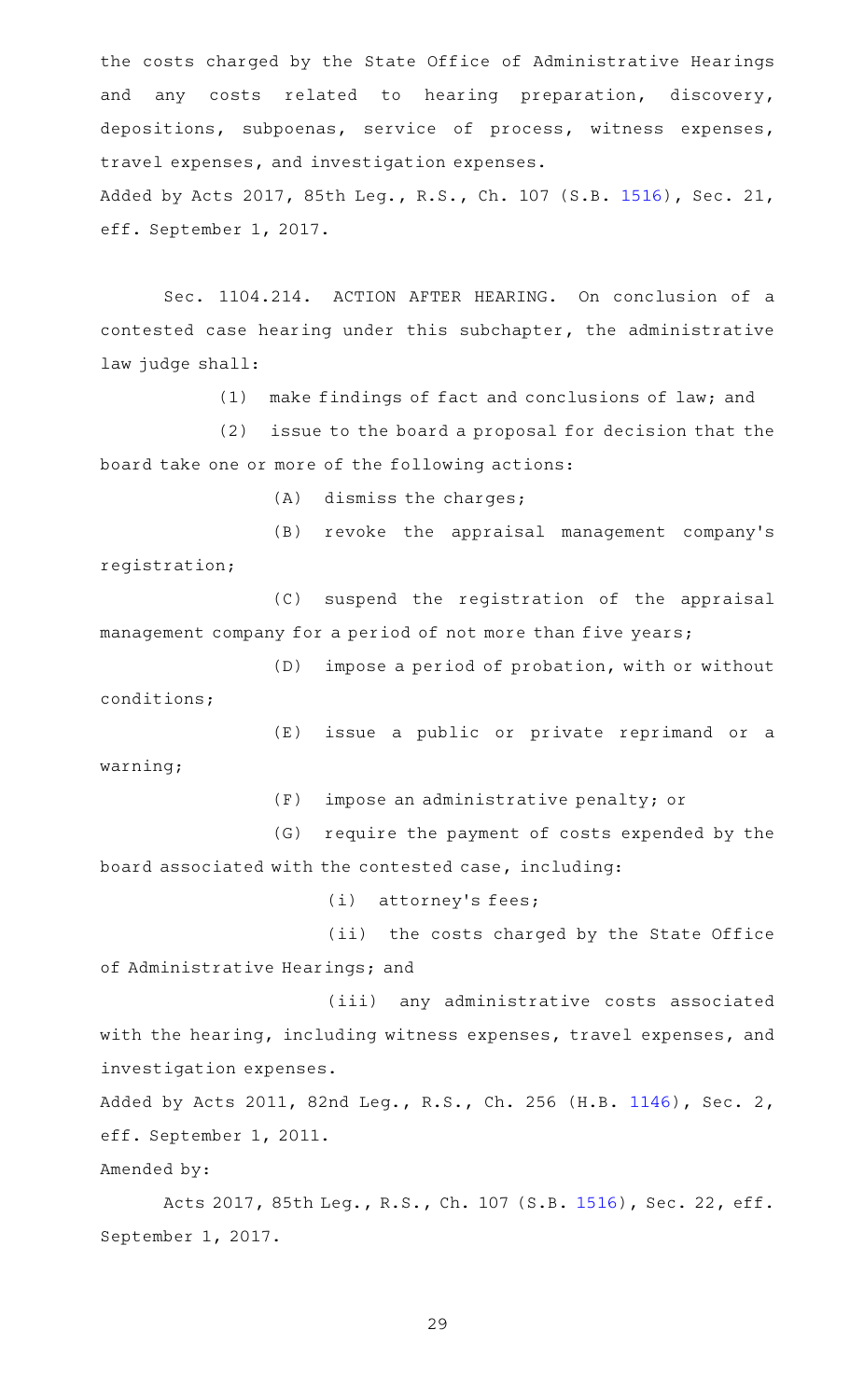Sec. 1104.215. DECISION BY BOARD. (a) Based on the findings of fact, conclusions of law, and proposal for decision of the administrative law judge, the board by order may determine that:

(1) a violation has occurred and may impose an administrative penalty or another sanction; or

 $(2)$  a violation did not occur.

(b) The board shall give notice of the order to the person who is the subject of the order. The notice must include:

(1) the findings of fact and conclusions of law separately stated;

(2) the amount of any penalty imposed or a description of any sanction imposed;

(3) a statement of the right of the person to judicial review of the order; and

(4) any other information required by law. Added by Acts 2011, 82nd Leg., R.S., Ch. 256 (H.B. [1146](http://www.legis.state.tx.us/tlodocs/82R/billtext/html/HB01146F.HTM)), Sec. 2, eff. September 1, 2011.

Amended by:

Acts 2017, 85th Leg., R.S., Ch. 107 (S.B. [1516\)](http://www.legis.state.tx.us/tlodocs/85R/billtext/html/SB01516F.HTM), Sec. 23, eff. September 1, 2017.

Sec. 1104.216. MOTION FOR REHEARING. (a) A party may file a motion for rehearing with the board. The motion must state:

(1) the specific grounds for rehearing; and

 $(2)$  the relief sought.

(b) A motion for rehearing filed under this section is governed by Chapter [2001,](http://www.statutes.legis.state.tx.us/GetStatute.aspx?Code=GV&Value=2001) Government Code.

Added by Acts 2011, 82nd Leg., R.S., Ch. 256 (H.B. [1146](http://www.legis.state.tx.us/tlodocs/82R/billtext/html/HB01146F.HTM)), Sec. 2, eff. September 1, 2011.

Amended by:

Acts 2017, 85th Leg., R.S., Ch. 107 (S.B. [1516\)](http://www.legis.state.tx.us/tlodocs/85R/billtext/html/SB01516F.HTM), Sec. 24, eff. September 1, 2017.

Sec. 1104.217. DECISION ON REHEARING. (a) The decision made at the conclusion of the original contested case hearing may not be reversed or modified for a procedural, evidentiary, or other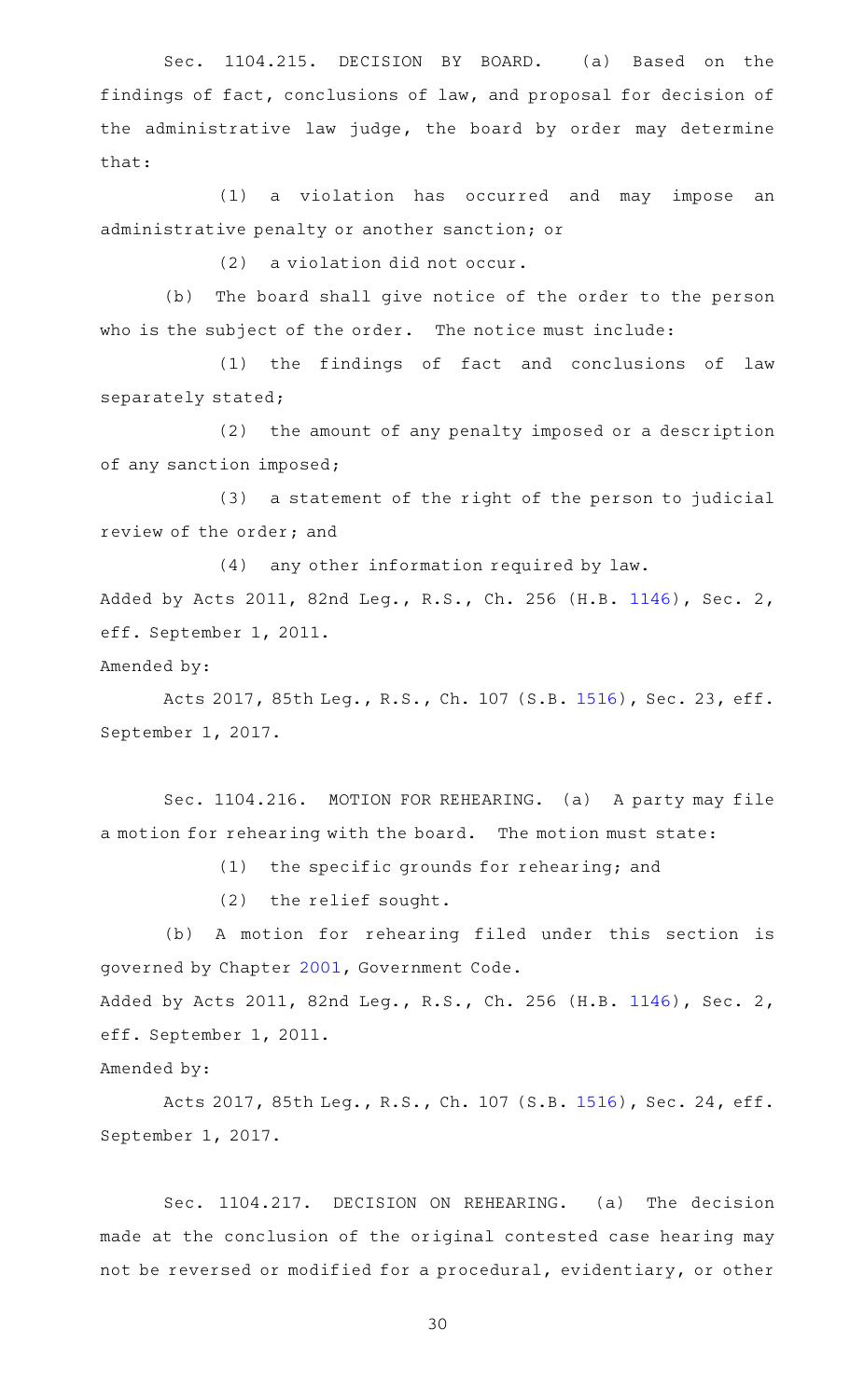error that did not cause substantial injustice to the parties.

(b) The decision made on a rehearing may incorporate by reference any part of the decision made at the conclusion of the original hearing.

(c) On rehearing, the administrative law judge shall consider facts not presented in the original hearing if:

 $(1)$  the facts arose after the original hearing was concluded;

(2) the party offering the evidence could not reasonably have provided the evidence at the original hearing; or

(3) the party offering the evidence was misled by a party regarding the necessity for offering the evidence at the original hearing.

Added by Acts 2011, 82nd Leg., R.S., Ch. 256 (H.B. [1146](http://www.legis.state.tx.us/tlodocs/82R/billtext/html/HB01146F.HTM)), Sec. 2, eff. September 1, 2011.

## SUBCHAPTER F. OTHER ENFORCEMENT PROVISIONS

Sec. 1104.251. INJUNCTION. (a) The board may institute an action in its own name against any person, including a person who is not registered under this chapter, to enjoin a violation of this chapter or a rule adopted by the board under this chapter.

(b) An action under this section must be brought in a district court in Travis County. The attorney general shall act as legal advisor to the board and provide necessary legal assistance. Added by Acts 2011, 82nd Leg., R.S., Ch. 256 (H.B. [1146](http://www.legis.state.tx.us/tlodocs/82R/billtext/html/HB01146F.HTM)), Sec. 2, eff. September 1, 2011.

Sec. 1104.252. CIVIL PENALTY FOR ENGAGING IN ACTIVITY WITHOUT REQUIRED REGISTRATION. (a) A person who receives consideration for engaging in an activity for which registration is required under this chapter and who is not registered is liable for a civil penalty.

(b) The amount of a civil penalty imposed under this section may not be less than the amount of money equal to the value of the consideration received or more than three times the amount of money equal to the value of the consideration received.